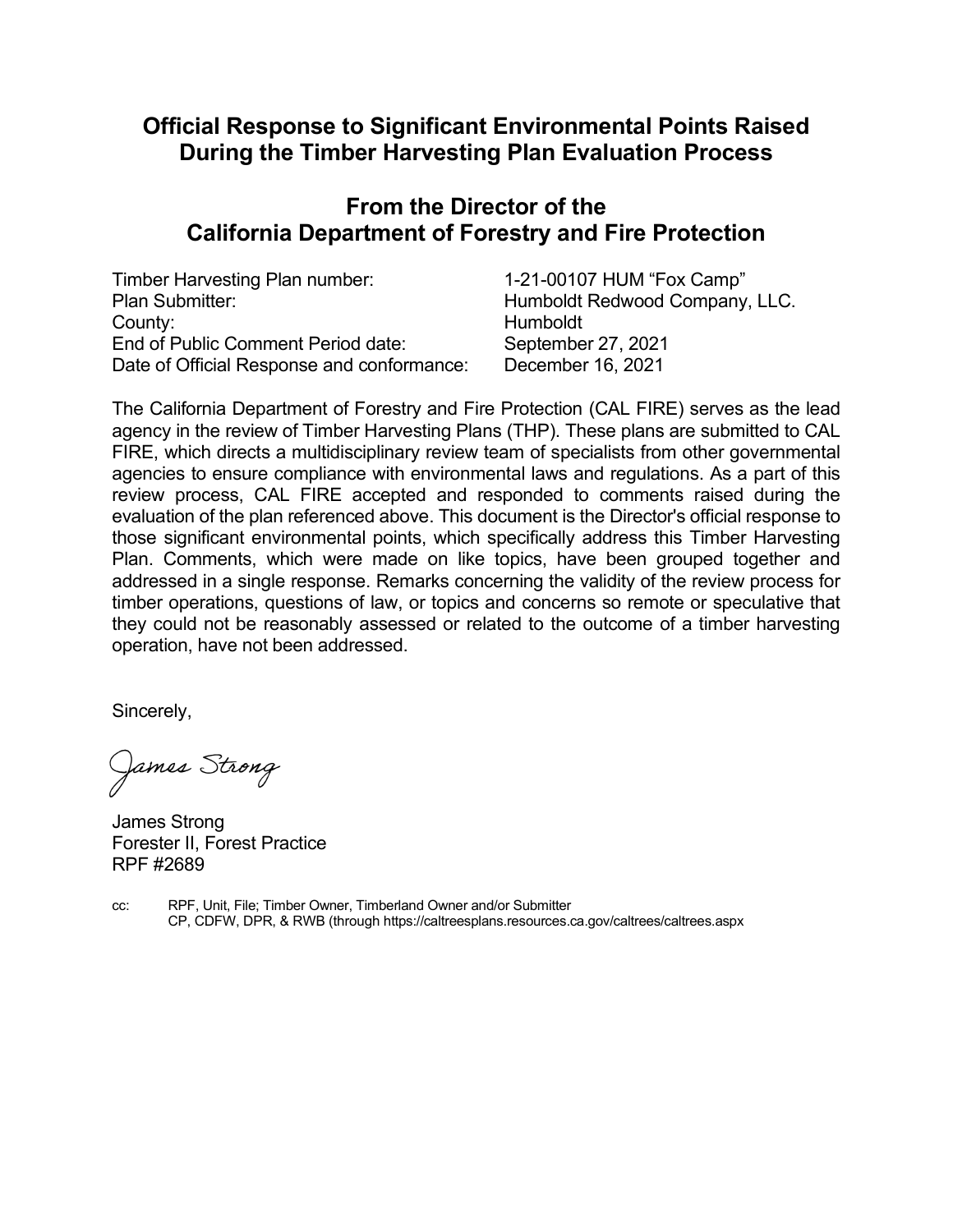# Public Notification

To inform the public of this proposed Timber Harvesting Plan and determine if there were any concerns with the plan the following actions were taken:

- Notification of the receipt of a timber harvesting plan was sent to the adjacent landowner(s).
- Notice of the receipt of the plan was submitted to the county clerk for posting with other environmental notices.
- Notice of the plan was posted at the Department's local office and also at the regional office in Santa Rosa.
- Notice of the receipt of the THP was sent to those organizations and individuals on the Department's list for notification of plans in the county.
- A "Notice of the Intent to Harvest Timber" was posted near the plan site.

## THP Review Process

The laws and regulations that govern the Timber Harvesting Plan review process are found in Statute law in the form of the Forest Practice Act which is contained in the Public Resources Code (PRC) and Administrative law in the rules of the Board of Forestry and Fire Protection (the Forest Practice Rules) which are contained in the California Code of Regulations (CCR).

The Forest Practice Rules are lengthy in scope and detail and provide explicit instructions for permissible and prohibited actions that govern the conduct of timber operations in the field. The major categories covered by the rules include:

- Timber Harvesting Plan contents and the Timber Harvesting Plan review process
- Silvicultural methods
- Harvesting practices and erosion control
- Site preparation
- Watercourse and lake protection
- Hazard reduction
- Fire protection
- Forest insect and disease protection practices
- Coastal Commission Special Treatment Areas
- Use, construction and maintenance of logging roads and landings
- County-specific rules

When a THP is submitted to the Department, it undergoes a multidisciplinary review consisting of several steps. In addition to CAL FIRE, the Review Team members include representatives of the California Department of Fish and Wildlife (CDFW); the appropriate Regional Water Quality Control Board (RWQCB or RWB); California Geological Survey (CGS); the Department of Parks and Recreation (DPR); the appropriate County Planning office; and if within their jurisdiction, the Coastal Commission (CC) (14 CCR §1037.5(a)). Once submitted the Director determines if the plan is accurate, complete, and in proper order, and if so, files the plan (14CCR §1037). In addition, the Review Team determines whether a Pre Harvest Inspection (PHI) is necessary, and what areas of concern are to be examined during the inspection  $(14$  CCR §1037.5(g)(1)).

If the plan is accepted for filing, and a PHI is determined to be needed, a field review is conducted to evaluate the adequacy of the THP. All agency personnel who comprise the multidisciplinary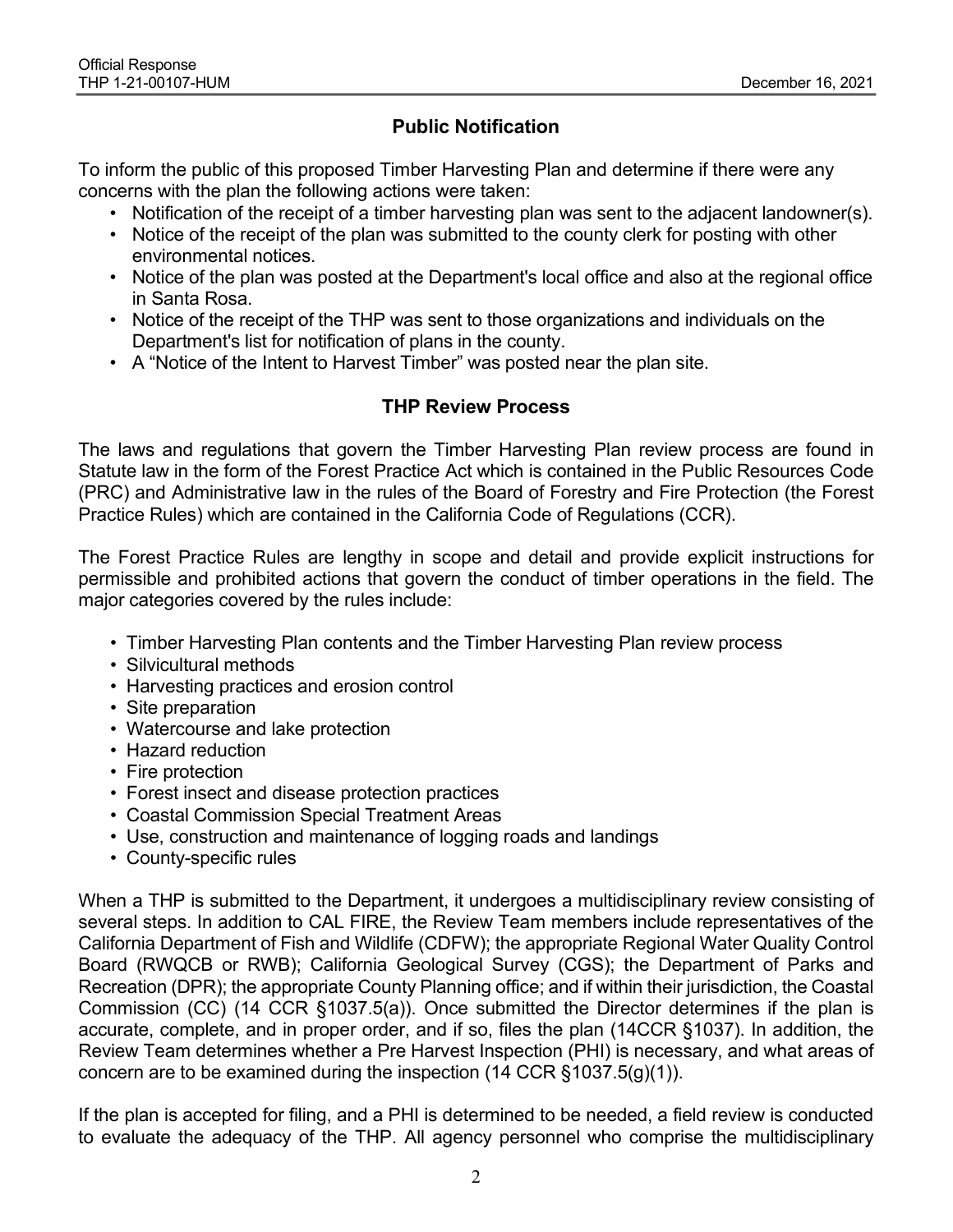Review Team are invited to attend the PHI as well as other experts and agency personnel whom the Department may request. During this field review, additional mitigation and/or recommendations may be formulated to provide greater environmental protection. These recommendations are forwarded to the RPF along with the Review Team member's PHI Report. The RPF will respond to the recommendations made and forward these to the Region office and Second Review Team Chair.

A Second Review Team meeting is held where members of the multidisciplinary Review Team meet to review all the information in the plan and develop a recommendation for the Director (14 CCR §1037.5(g)(2)). Prior to and/or during this meeting they examine all field inspection reports, consider comments raised by the public, and discuss any additional recommendations or changes needed relative to the proposed THP. These recommendations are forwarded to the RPF. If there are additional recommendations, the RPF will respond to each recommendation, and forward their responses to the regional office in Santa Rosa.

The representative of the Director of the Department of Forestry and Fire Protection reviews all documents associated with the proposed THP, including all mitigation measures and plan provisions, written correspondence from the public and other reviewing agencies, recommendations of the multidisciplinary Review Team, and the RPF's responses to questions and recommendations made during the review period. Following consideration of this material, a determination is made if the THP is in conformance to the Rules of the Board of Forestry and Fire Protection.

If a THP is determined to be in conformance with the Rules of the Board of Forestry and Fire Protection, logging may commence. The THP is valid for up to five years and may be extended under special circumstances for a maximum of two more years, for a total of seven years.

Prior to commencing logging operations, the Registered Professional Forester must meet with the licensed timber operator (LTO) to discuss the THP (CCR §1035.2); a CAL FIRE representative may attend this meeting. The Department makes periodic field inspections to check for THP and rule compliance. The number of inspections depends upon the plan size, duration, complexity, and the potential for adverse impacts. Inspections include but are not limited to inspections during operations pursuant to Public Resources Code (PRC) section 4604, inspections of completed work pursuant to PRC section 4586, erosion control monitoring as per PRC section 4585(a), and stocking inspection as per PRC section 4588.

The contents of the THP, the Forest Practice Act, and rules, provide the criteria which CAL FIRE inspectors use to determine compliance. While the Department cannot guarantee that there will be no violations, it is the Department's policy to vigorously pursue the prompt and positive enforcement of the Forest Practice Act, the Forest Practice Rules, related laws and regulations, and environmental protection measures that apply to timber operations on non-federal land in California. This enforcement is directed primarily at preventing forest practice violations, and secondarily at prompt and adequate correction of violations when they occur.

The general means of enforcement of the Forest Practice Act, the rules, and other related regulations range from the use of violation notices, which may require corrective action, to civil penalties, to criminal proceedings through the court system. Timber operator and Registered Professional Forester licensing action may also be pursued. Most forest practice violations are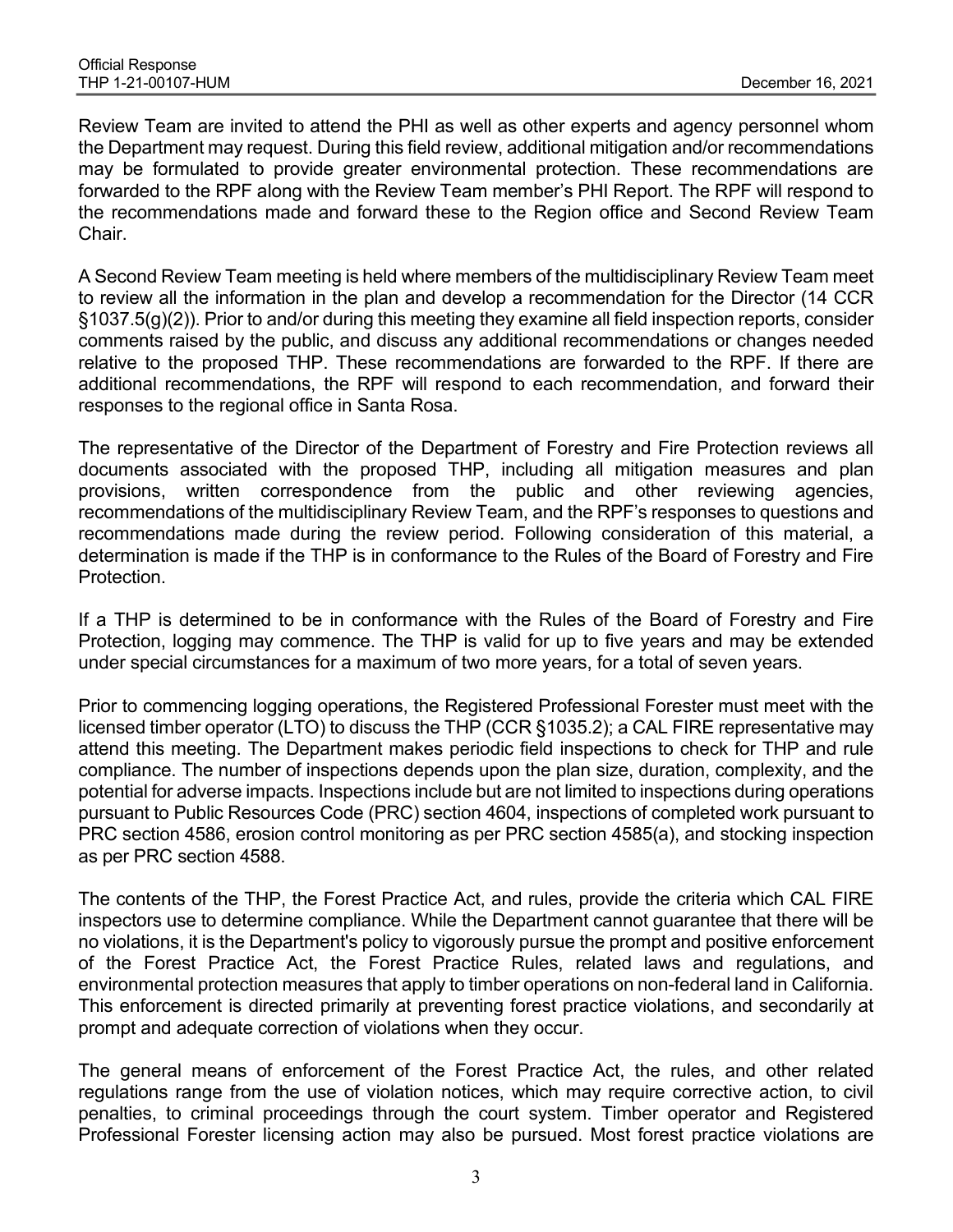correctable and the Department's enforcement program seeks to ensure correction. Where noncorrectable violations occur, civil or criminal action is often taken. Depending on the outcome of the case and the venue in which the case is heard, some sort of environmental corrective work may be required. This is intended to offset non-correctable adverse impacts.

Once harvesting operations are finished, a completion report must be submitted certifying that the area meets the requirements of the rules. CAL FIRE inspects the area to verify that all aspects of the applicable rules and regulations have been followed, including erosion control work. Depending on the silvicultural system used, the stocking standards of the rules must be met immediately or in certain cases within five years. A stocking report must be filed to certify that the requirements have been met.

| 14 CCR          | 14 California Code of Regulations          | MSP          | Maximum Sustained Production of High Quality     |
|-----------------|--------------------------------------------|--------------|--------------------------------------------------|
|                 |                                            |              | <b>Timber Products</b>                           |
| <b>BAA</b>      | Biological Assessment Area Title           | NSO.         | Northern Spotted Owl                             |
| BA/Ac           | Square Feet Basal Area/Acre                | OR.          | Official Response to Public Comment              |
| <b>CAL FIRE</b> | Calif. Dept. of Forestry & Fire Protection | <b>PALCO</b> | Pacific Lumber Company                           |
| CCC             | California Coastal Commission              | <b>PCA</b>   | <b>Pest Control Advisor</b>                      |
| <b>CDFW</b>     | California Department of Fish and Wildlife | PHI          | Pre-Harvest Inspection                           |
| <b>CEQA</b>     | California Environmental Quality Act       | <b>PRC</b>   | <b>Public Resources Code</b>                     |
| <b>CESA</b>     | California Endangered Species Act          | WAA          | Watershed Assessment Area                        |
| <b>CGS</b>      | California Geological Survey               | RMZ          | Riparian Management Zone                         |
| DBH/dbh         | Diameter Breast Height                     | RPF          | <b>Registered Professional Forester</b>          |
| EEZ             | <b>Equipment Exclusion Zone</b>            | RTQs         | <b>First Review Team Questions</b>               |
| <b>EIR</b>      | <b>Environmental Impact Report</b>         | RWB          | North Coast Regional Water Quality Control Board |
| <b>EPA</b>      | <b>US Environmental Protection Agency</b>  | SOD          | Sudden Oak Death                                 |
| <b>ESA</b>      | <b>Federal Endangered Species Act</b>      | SYP          | <b>Sustained Yield Plan</b>                      |
| <b>FSC</b>      | <b>Forest Stewardship Council</b>          | THP          | <b>Timber Harvesting Plan</b>                    |
| <b>FPR</b>      | California Forest Practice Rules           | TMDL         | <b>Total Maximum Daily Load</b>                  |
| <b>HCP</b>      | <b>Habitat Conservation Plan</b>           | WLPZ         | Watercourse & Lake Protection Zone               |
| <b>HRC</b>      | Humboldt Redwood Company, LLC              | <b>USFWS</b> | U.S. Fish and Wildlife Service                   |
| <b>LTO</b>      | <b>Licensed Timber Operator</b>            |              |                                                  |

## Forest Practice Terms and Abbreviations

Note: All references to PALCO in historical documents and guidance materials are now the property of HRC. Note: References to the Department of Fish and Game are now the California Department of Fish and Wildlife.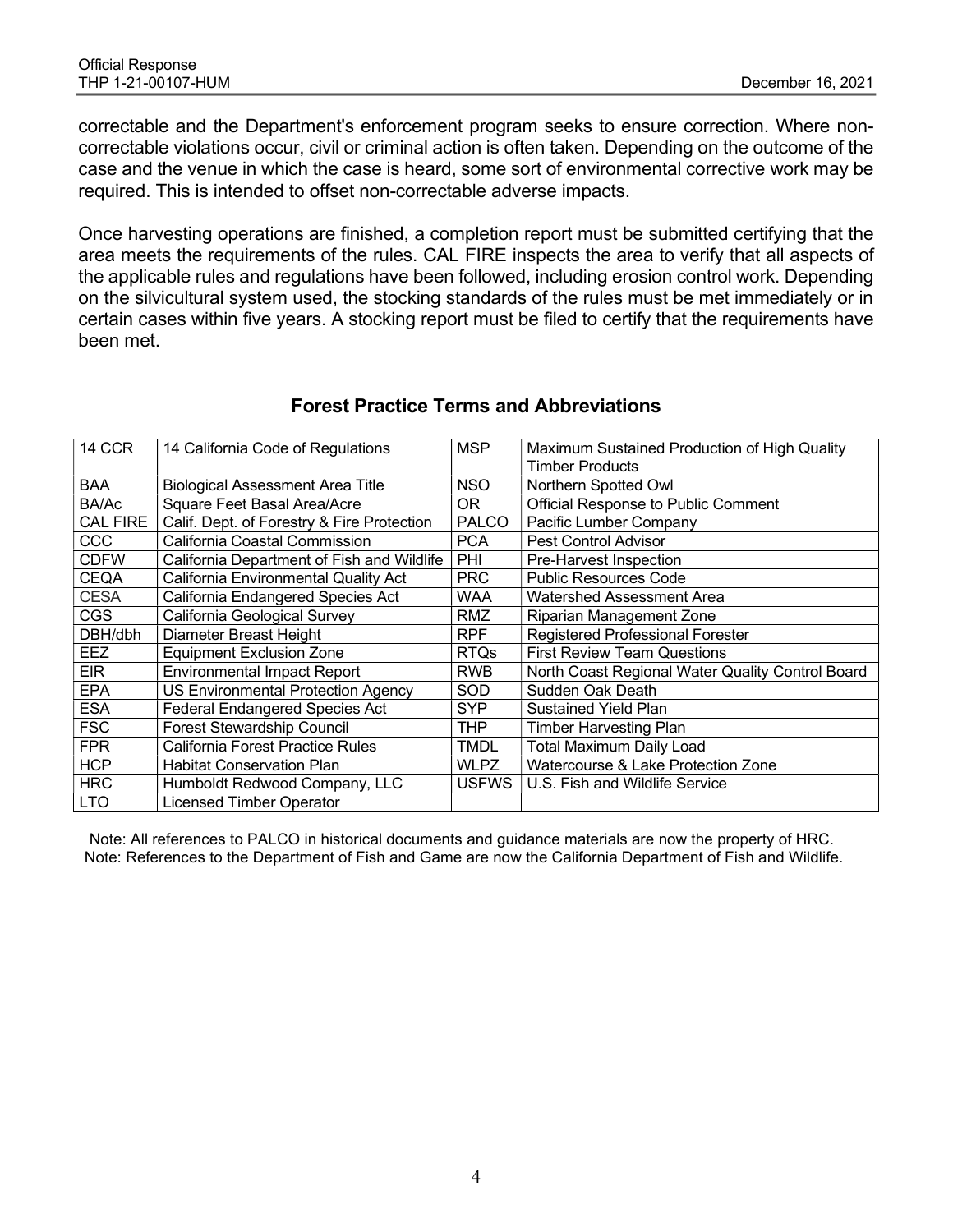# SIGNIFICANT ENVIRONMENTAL CONCERNS AND RESPONSES

## BACKGROUND

Timber Harvesting Plan (THP) # 1-21-00107-HUM "Fox Camp" proposes to harvest timber on 312.4 acres of privately owned timberland using selection, group selection, variable retention, and Special Treatment Area (STA) silviculture. The THP was received by CAL FIRE on July 13, 2021, and accepted for filing on July 22, 2021. The PHI was held on August 3rd, 2021. Agency personnel attending this PHI were: Joelle Geppert, NCRWQCB; Sara Gallagher, CGS; Jeff Smith, Louis Schipper and Shane Beach from HRC; and Tim Myers, CAL FIRE. The Final Interagency Review (aka Second Review) occurred on September 16, 2021. The Second Review Chair made no recommendations during the meeting and recommended the Plan for approval. The public comment period then ended on September 27, 2021. The initial deadline for the Director's Determination Deadline (DDD) was set for October 18, 2021, per 14 CCR § 1037.4. An extension was granted extending the DDD several times, in order to address public comments and generate the Official Response (OR) to concerns brought up by the public.

## Public Comment Summary

During the open public comment period for the THP, there were 766 letters received at the CAL FIRE Region Headquarters in Santa Rosa. The letters that were submitted raised concerns that have been addressed in the body of this response. All the public comments were in the form of emails.

The public comments and responses to public comments below were organized to address the issues discussed in those letters. Italicized text in Times New Roman Font is original text taken directly from the public comment letters, THP language, Forest Practice Rule quotes, Inspector Reports, and other quotation sources.

All of the letters contained similar general concerns relating to the same topic. These general concerns are in the section General Concerns and separated by topic. Responses to these general concerns are numbered such as GC1, GC2, etc.

Numerous letters expressed multiple issues and are several pages long. Where multiple concerns are provided in a public comment letter the concerns were identified and the response presented in an orderly format. Some of the public comments are addressed specifically by the comment letter number (i.e. 19PC-00186.)

## General Concerns

There were a total of 766 public comments; 706 of the public comments followed a form letter. Twenty six of the comments followed a different, although similar form letter. This means a letter is presented to a number of individuals, and those individuals agree with the form letter, and individually send it in as a public comment. Some individuals send in the whole form letter. In other cases, an individual might remove some of the concerns from the form letter. And lastly, some individuals add a concern or two to the form letter. Additionally, there were 34 other public comments. One comment was sent in by the same individual 5 different times, but with some slight changes or different attachments. One comment was addressed in a separate confidential Official Response.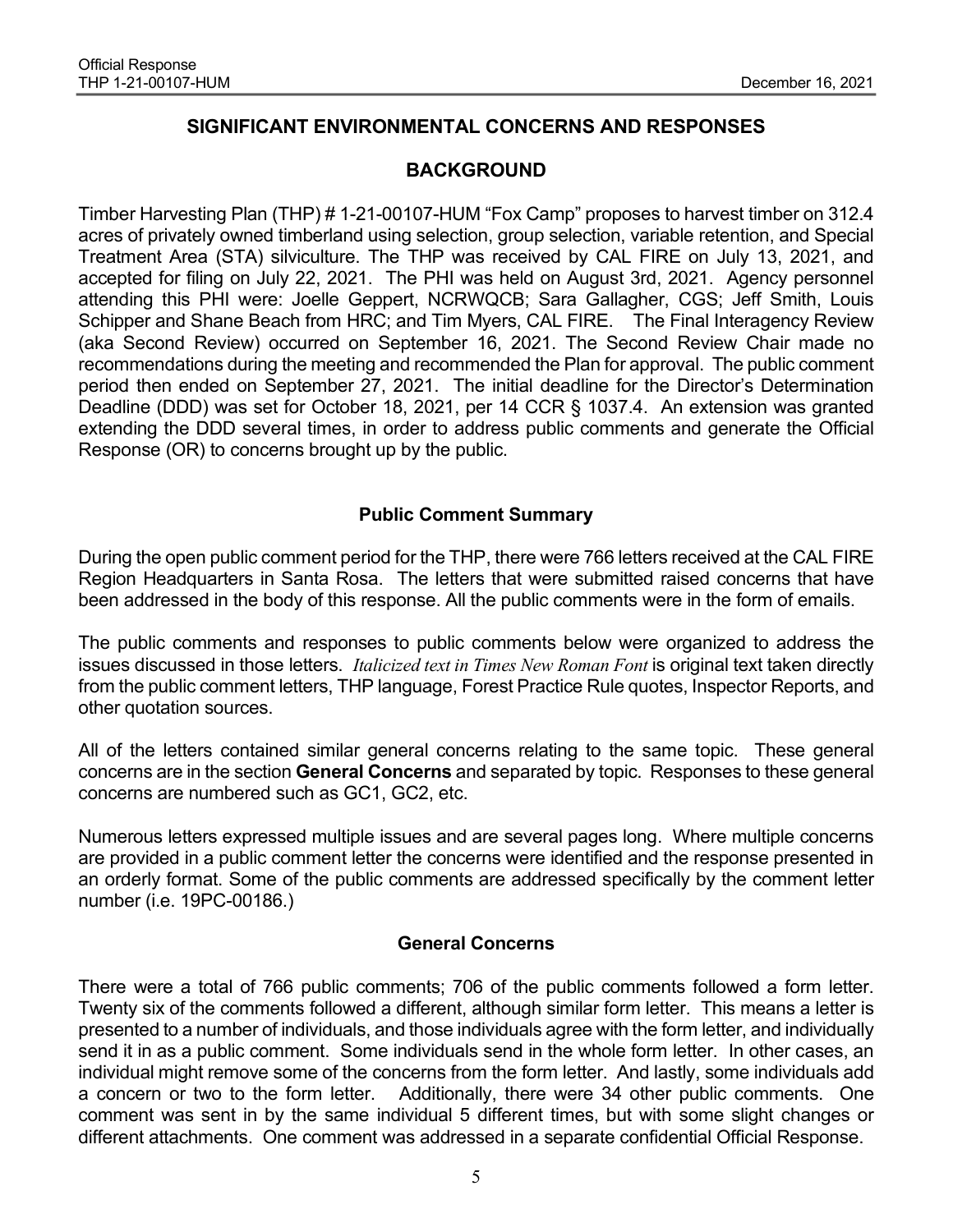We have organized these public comment letters and addressed the similar concerns as "General Concerns". What is below are the general concerns with a few samples of the concerns from the public comment letters that capture the essence of these general concerns. We then give our response. The examples from the public are denoted by the last number of the public comments. For instance, a quote from 21PC-000000559-#13 simply has a 13 at the end. The public comments that are quoted are summarized below:

21PC-000000559-#1 =1 21PC-000000559-#5 =5 21PC-000000559-#7 =7 21PC-000000559-#9 =9 21PC-000000559-#12 =12 21PC-000000559-#13 =13 21PC-000000559-#25 =25 21PC-000000559-#32 =32 21PC-000000559-#34 =34 21PC-000000559-#39 =39 21PC-000000559-#41 =41 21PC-000000559-#44 =44 21PC-000000559-#48 =48

The general concerns are addressed first, followed by more specific and/or individual concerns afterwards.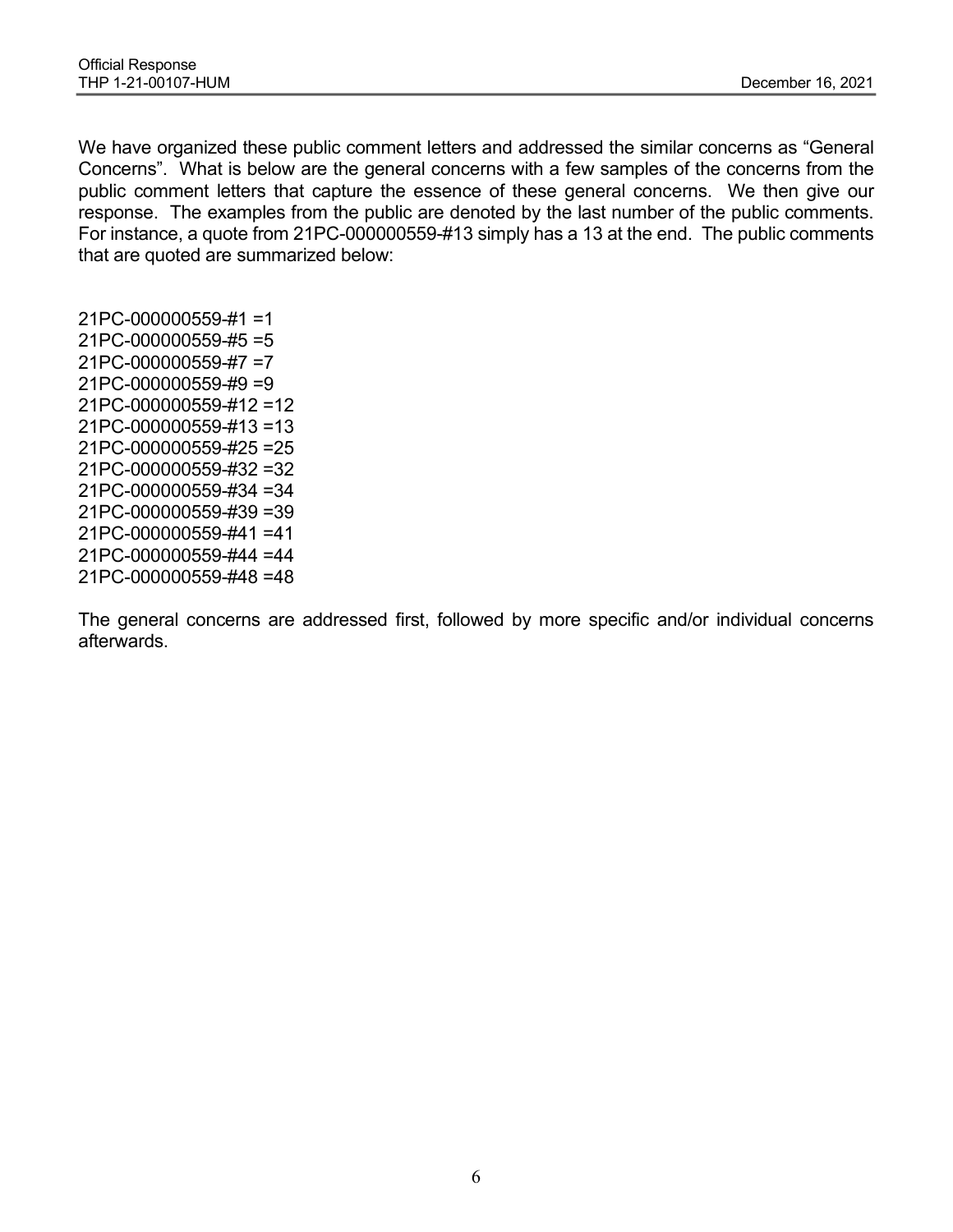## GENERAL CONCERNS (GC) 1-9.

GC1: Late Seral Forest. Includes logging previously unentered primary forest stands; lack of public disclosure; logging of old growth forests; logging of late seral forest; lack of accurate assessment of stands. Specific concern examples are below:

Please reconsider logging this very important stretch of old growth. With everything happening in our global ecosystem today, every loss of tree life could be straw the breaks the camels back. Morality aside, continued logging of vital ecosystems \*will\* make this beautiful planet uninhabitable as I'm sure you already know. Please reconsider. Additional Concerns: Unlogged Forest- Logging of Douglas fir and hardwood forest that has never been logged and the non-disclosure by Humboldt Redwood Company of such stands inside the plan area. 1

Humboldt Redwood Company is not playing by the rules. It has not disclosed stands of original growth trees which should be protected, and it has not adequately assessed the increased fire danger to nearby residents and to Humboldt Redwood State Park 9

Salutations CALFIRE (hang in there), I am writing regarding the Fox Camp THP 1-21-107- HUM. It appears this THP is directed at cutting down Redwood OLD GROWTH. Approval of the Fox Camp THP will negatively impact the critical Old Growth and surrounding forest environment. Please require a more thorough EIR, before any approval; mitigation is the minimum required-- let's do better than minimum. Thank you for your serious consideration; I look forward to hearing from you.? 25

First of all, it has been discovered that the THP includes forested lands that have never been logged before. This was not property disclosed by HRC, and the virgin growth areas should be excluded from the permitted harvest. 39

## Response to GC1: Late Seral Forest

The public has raised concerns that the timber operations proposed in the THP will harvest old growth forest stands that have never been harvested, and that there is a lack of public disclosure of the proposed timber operations in the THP. The public is also concerned that the stands proposed for harvest have not been accurately evaluated and assessed. The harvesting of late seral forest is also a concern.

The terms late seral forest, old growth trees, and old growth forest as stated in the THP are not synonymous. Old growth trees are defined in THP Section II, Item #34, page 78 to be:

- 1. "Any redwood tree, 48" dbh and larger, established prior to 1800.
- 2. Any Douglas-fir tree, 36" dbh and larger, established prior to 1800.
- 3. Any tree established prior to 1800 (conifer or hardwood), regardless of diameter size, with a preponderance of species-specific old growth characteristics.
- 4. In addition to above, HRC retains any tree (conifer or hardwood), established prior to 1800, that cannot be replaced in size or ecological function within 80-130 years, regardless of diameter or presence of old growth characteristics (generally most applicable to areas of exceptionally low site, for example - serpentine soils, site five, and shallow rocky outcroppings."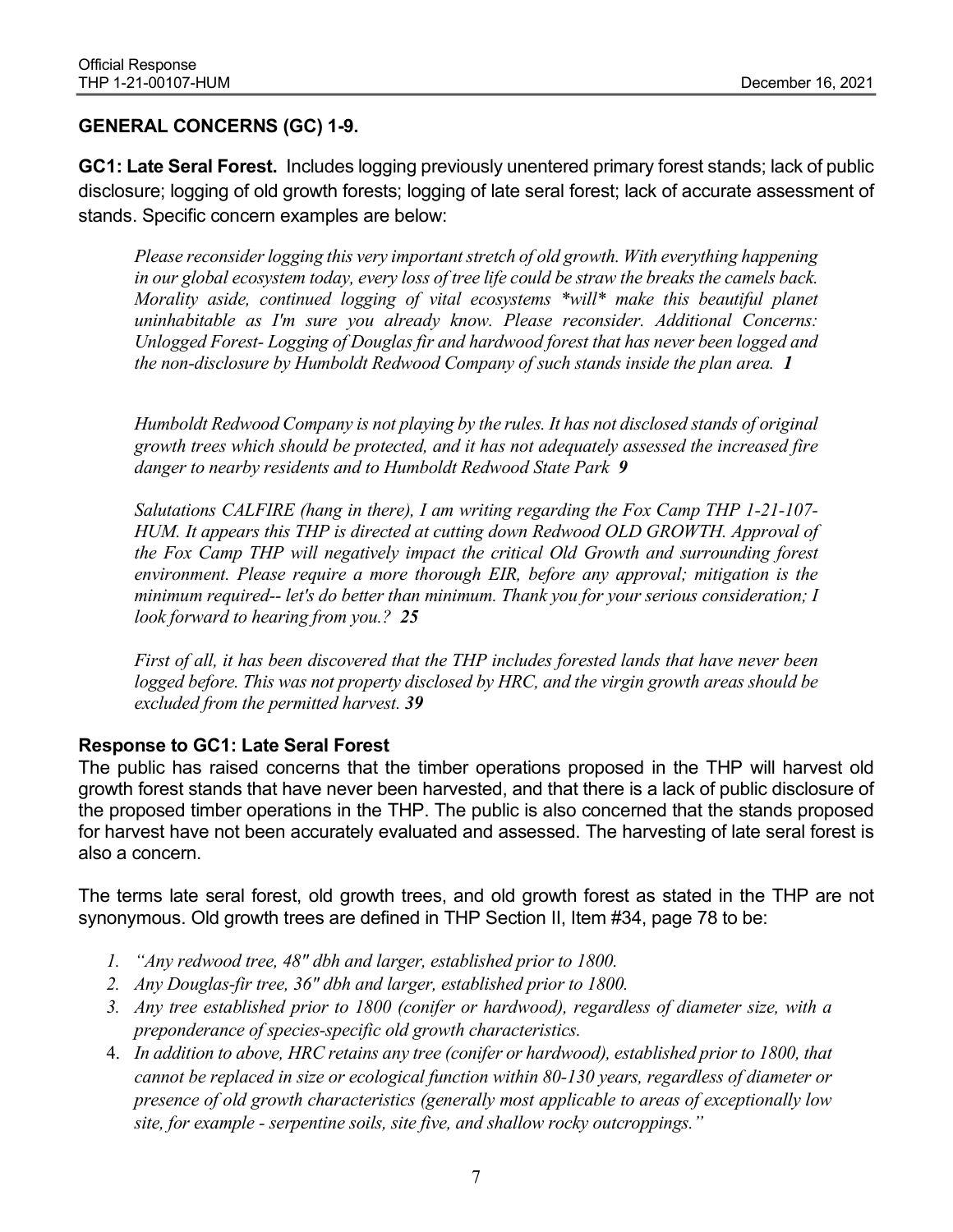Late Seral Forest is defined in THP Section III, page 143:

"Late seral forest: areas with trees over 24 inches dbh and that have begun to develop a multistoried structure. It occurs in some redwood stands as young as 40 years but usually in stands more than 50 years old. (Late seral includes forests classified under the California WHR system as latesuccessional types 5M, 5D, and 6). (FEIS/EIR 3.9.1.3, page 3.9-17 and 7. Glossary, page 7-5)"

THP page 78 states that no late successional forest, as defined by the FPRs, is proposed for harvest and no old growth trees are proposed for harvest.

THP Section II, Item #34, page 78, indicates that Late Seral Forest, as defined in the HCP, is proposed for harvest. THP Section III, page 144, indicates approximately 155.64 acres of HCP late seral is proposed for harvest.

THP Section III, page 144, provides a table which discloses that 155.64 acres of Late Seral Forest will be harvested, and that the percentage of Late Seral Forest in the Bear Mattole Watershed Assessment Area (WAA) due to this THP (in combination with other THPs in the WAA) will be reduced from 28.27% to 27.82%. This percentage of Late Seral Forest retained in the WAA exceeds the minimum 10% required by the HCP.

Regarding the assessment of the THP area, an evaluation of the habitat in the THP area was conducted prior to the submittal of the THP. THP page 78 states "On-site inspections and examinations" of HRC G.I.S. maps and aerial photos have been conducted. Based upon thorough assessment, Late Succession Forest Stands are not associated with this proposed project".

Based on this assessment, THP page 107 provides a description of the forest stands within the plan area related to Late Seral Forest:

"The THP is comprised of four harvesting units with varying stand compositions consisting of different combinations of mid- seral and late seral type…

The timber within the proposed THP is comprised primarily of evenaged Douglas-fir (55-70 years old) and scattered decadent (120-250 years old) Douglas-fir. The average Douglas-fir basal area ranges from 20 to 240 square feet of conifer species per acre in all the stands. The stand component consists of approximately 1 to 100 dominant, codominant, and predominant Douglas-fir trees per acre. The stand component consists of approximately 1- 150 hardwood trees per acre ranging from 8" to 40" DBH. Hardwoods are scattered throughout all the units.

The areas of the THP were entered with tractors in the 1950s specifically looking for high grade peeler logs."

Given the harvesting that occurred in the THP area during the 1950's and 1960's the forest stands are not considered unentered, previously unharvested virgin old growth forest.

THP pages 107-108 also provides information regarding the average tree diameter proposed for harvest, canopy closure, trees per acre, and stocking of the stands in the THP. In addition,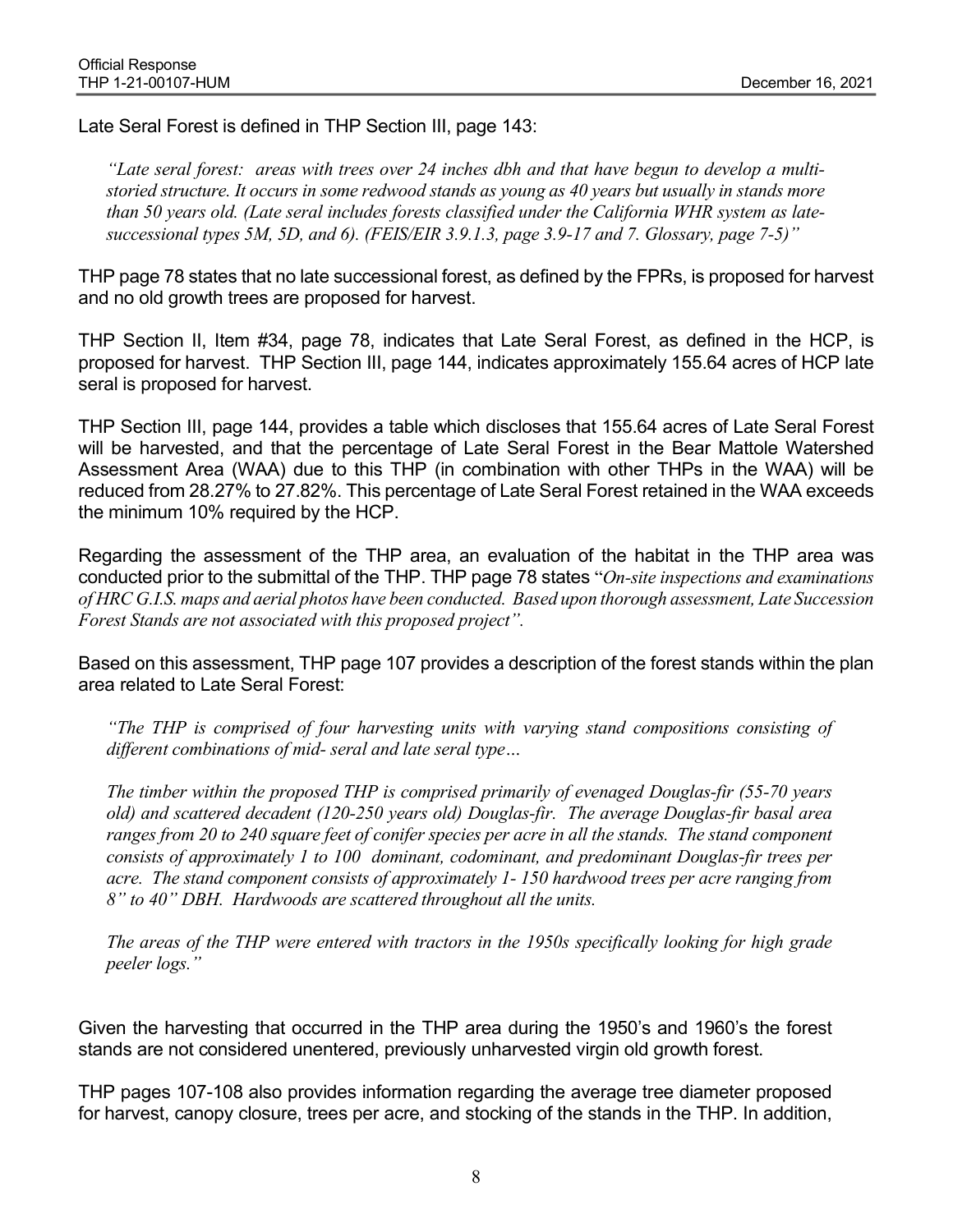page 108 provides a description of soils, topography, and watershed and stream conditions, and these descriptions are in compliance with 14 CCR 1034(gg).

A PHI was conducted on the THP area on August 3, 2021. The CAL FIRE PHI report did not raise any concerns about the proposed timber harvesting, or impacts to old growth or late seral stands. The CAL FIRE Inspection Report noted all Late Successional Forest Stands had been disclosed and would not be affected. It also stated that any components associated with Late Successional Forest Stands were accurately disclosed in the plan. CAL FIRE believes that an accurate assessment of the THP area has been conducted prior to plan submittal, and that the stands proposed for harvest have been properly described and disclosed in the THP. CDFW had two questions at First Review, and no further questions at PHI, or Second Review.

HRC has an approved Habitat Conservation Plan and an approved Incidental Take Permit. CAL FIRE has evaluated the THP, and believes that the THP area has been properly evaluated for old growth and late seral conditions, and properly discloses timber operations in late seral forest. CAL FIRE also believes that the THP provides appropriate protection measures for old growth trees.

The public also raised concerns that the THP will not be in compliance with Forest Stewardship Council (FSC) guidelines, specifically the management of High Conservation Value areas, and cited a complaint submitted to the FSC. High Conservation Value Forest is a term used by the Forest Stewardship Council, an independent auditing/certification service for the timber industry that is not associated with state or federal regulators. The inclusion of any FSC standards in a THP is not a state or federal regulatory requirement. The inclusion of any FSC standards in a THP is based upon agreements between the FSC and the timberland owner. CAL FIRE does not determine whether the FSC standards are appropriate or not, and strictly evaluates the THP based upon state and federal regulations. However, if these standards are included in the THP, they will be enforced by CAL FIRE.

GC2: Climate Change includes Greenhouse gases, carbon sequestration and global warming. Specific concern examples are below:

According to the majority of the global scientific community we have less than 10 years to ave rt the worst effects of climate change. This logging plan will contribute to climate change by releasing greenhouse gas and in no way mitigatesthe green house gasses that will be released from the operation in time to assist with averting the worst climate change scenarios. 48

We are on the midst of a climate crises. What will you do to make a difference? 34

Second, the replacement of mature trees with a tree farm will only increase our risk of fire in a time where climate change fueled wildfires threaten our entire state. We are headed in the wrong direction. 39

It cites outdated climate science. We now know that the rate of change is much faster, and the proposed new growth will not keep up with it. For these reasons, I oppose the logging plan HRC proposes. I also oppose it because I have lived in Northern California for most of my eighty-six years, have spent a fair amount of time camping and hiking in it, and I don't want to see more of our forests, owls and salmon disappear. 9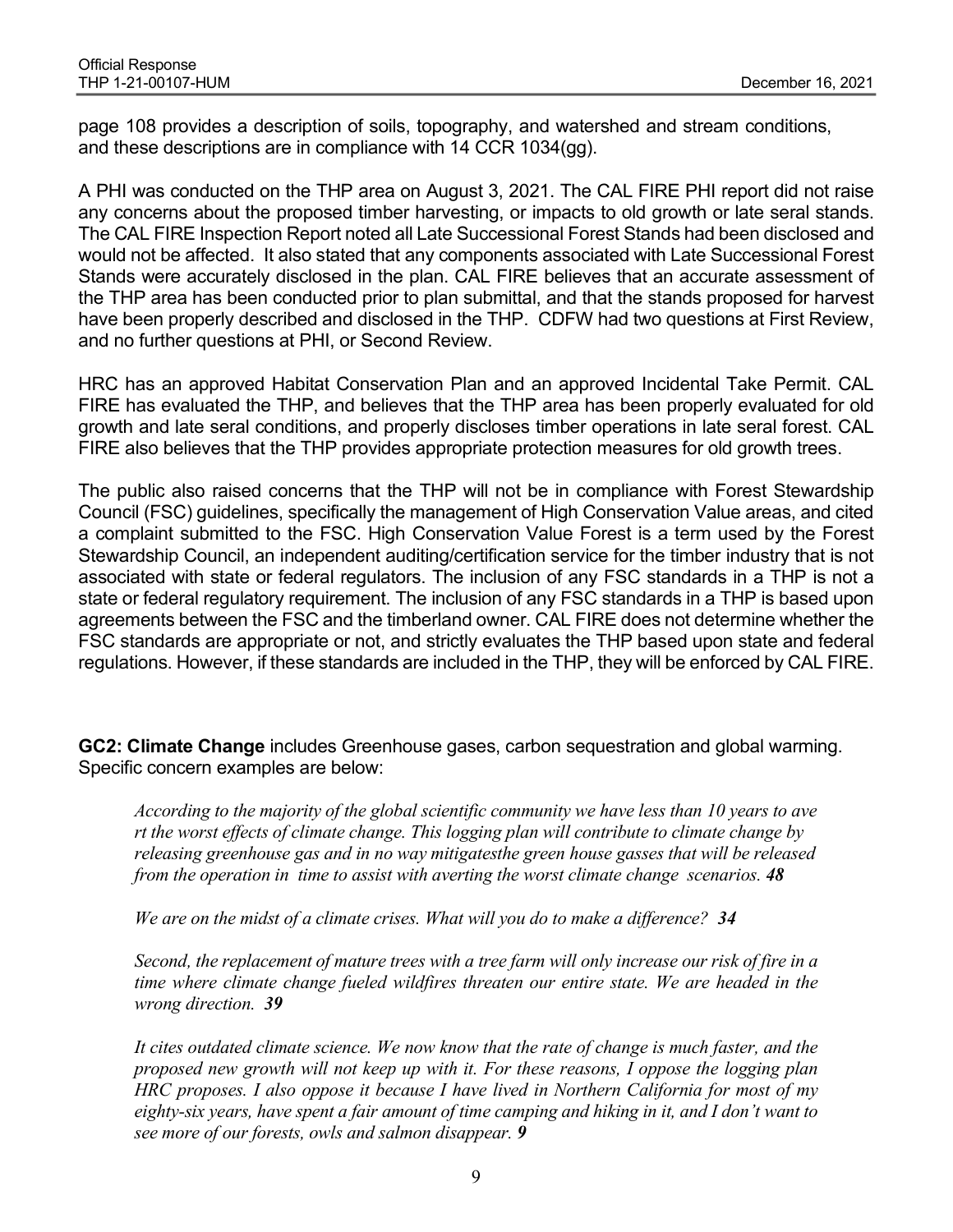Climate Change- Effect of ongoing climate change on t uphe future growth and survival rates of natural forest and re-planted areas is not being considered. HRC is citing outdated climate science. CALFIRE has consistently sided with HRC, agreeing with the company that there are many decades left to sequester the greenhouse gases this kind of logging will release. 1

## Response to GC2: Climate Change

The THP includes a climate change overview located in Section IV starting at page 202, which describes how proposed operations will impact climate change. A summary of topics covered in this climate change analysis include:

- CEQA analysis related to climate change.
- An analysis on carbon sequestration, emissions and land use resulting from forest management and project effects on climate change.
- **•** Effect of Climate Change on Timberlands

The THP evaluates the effect of ongoing climate change on the future growth and survival rates of natural forest and re-planted areas in the section titled "Effects of Climate Change on Timberlands." This discussion is on page 206.

The THP includes worksheets for each silviculture system on Project Carbon Accounting, which uses the Greenhouse Gas Emissions Calculator (GHG Calculator) to account for carbon sequestration and emissions. The GHG Calculator spreadsheet is a tool intended for use in assessing the short-term and long-term greenhouse gas sequestration and emissions resulting from timber harvest activities. The estimated quantity of carbon sequestration is determined from the estimated growth of trees onsite and from carbon stored in wood products and landfills. The calculation of carbon dioxide emissions includes harvested wood that does not end up in wood products or landfills, plus non-biological emissions associated with site preparation, timber falling, yarding, loading, trucking and milling.

Step 7 of the GHG Calculator requires the input of the "Estimated hardwood basal area harvested/treated per acre." This is where the release of greenhouse gas through the herbicidal treatment of hardwoods is accounted for in the THP. The GHG Calculator makes the assumption that when treated trees are left onsite an immediate emission occurs.

There have not been attempts to measure the amount of below ground carbon stored in tree roots as part of this THP. The tree roots are not to be harvested and will be left where they are. Redwoods sprout from the existing root systems and those roots will not only be left in place, they will feed the next generation of trees. Actually measuring the amount of underground biomass would likely create ground disturbances far exceeding the overall timber harvesting plan.

After reviewing the Cumulative Impacts Assessment for global warming in the THP, evaluating the estimates the RPF used in the GHG Calculator, and considering the requirements outlined in the Forest Practice Rules it has been determined that the proposed project as presented will not cause or add to significant cumulative climate change impacts within the assessment area.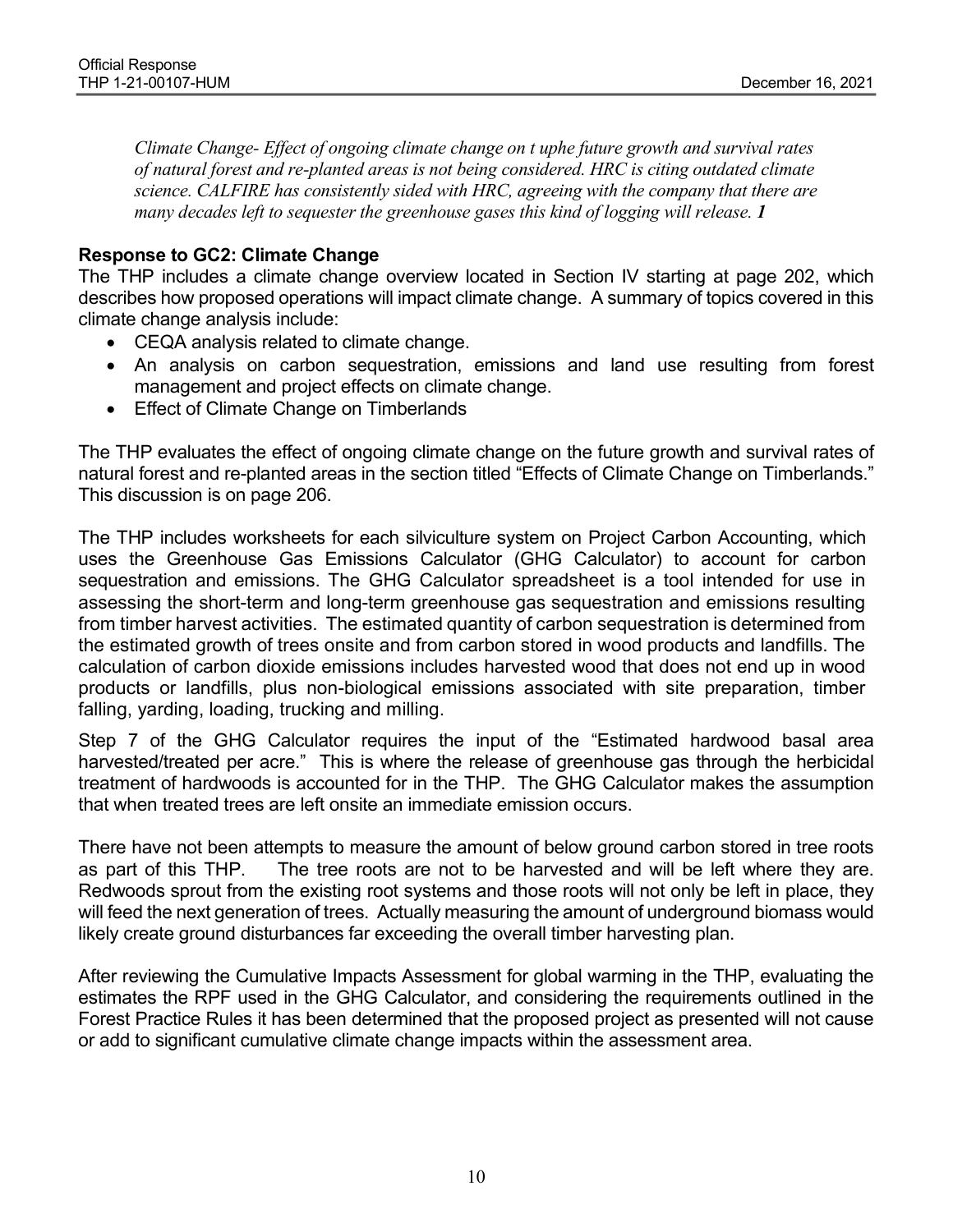GC3: Herbicides includes glyphosate toxicity concerns, practice of hack and squirt, and transfer to watercourses and domestic water sources. Specific concern examples are below:

I call for deeper analysis in the paperwork as to varieties of herbicides proposed for use. The POEA surfactant makes a certain kind of Roundup considerably more toxic than the already quite toxic glyphosate

bearing Roundup. There are new varieties also called Roundup some of which feature five her bicides including Agent Orange component 2,4D necessarily with dioxin contaminant. We at least more detail in regards to likely formulations proposed for use in the headwaters of the main drainage of the wildest coast in the Lower 48 States. Also need analysis of the synergi stic effects of using some herbicides together, as well as analysis of the likely impact of each active and each inert ingredient within herbicide formulations on all aquatic species of the area as well as upon species that visit riparian and other aquatic areas.44

The plan proposes using GLYPHOSATE—a known carcinogen. 41

HRC plans to use toxic herbicides, such as glyphosate, which has contributed to the fire danger along with the buildup of dead trees and shrubs 32

Furthermore, the toxicity of the proposed herbicides in the plan area, including glyphosate, is not addressed, even though recent jury verdicts have awarded millions of dollars to victims of glyphosate exposure who developed cancer. 13

## Response to GC3: Herbicides

A summary on Chemical Contamination and herbicide use for vegetation management is in Section IV of the THP pages 169-176.

Within the THP there is a discussion on glyphosate on page 175, which discusses the chemical composition, how it works and process for breaking down in the environment which is included below:

"Glyphosate, the active ingredient in the over the counter herbicide Roundup, is used to control grasses, herbaceous plants including deep rooted perennial weeds, brush, and some broadleaf trees and shrubs. It is applied to foliage, is absorbed by leaves, and rapidly moves through the plant. It acts by preventing the plant from producing an essential amino acid. Aminomethylphosphonic acid is the main breakdown product. It is generally not active in soil and is not usually absorbed from the soil by plants. It remains unchanged in the soil for varying lengths of time, depending on soil texture and organicmatter content. The half-life of Glyphosate can range from 3 to 130 days. The surfactant in roundup has a soil half-life of less than one week. The main breakdown product of the surfactant is carbon dioxide. Glyphosate dissolves easily in water. The potential for leaching into groundwater is low as it is strongly adsorbed by soil particles. It does not evaporate easily."

Impazapyr is also discussed on page 174:

Imazapyr is registered for forestry and right-of-way uses. Imazapyr is a non-selective, systemic plant growth inhibitor. This chemical is biologically active in plants at low concentrations. The plant rapidly takes up Imazapyr, where it inhibits an enzyme essential to plant growth. This enzyme is not present in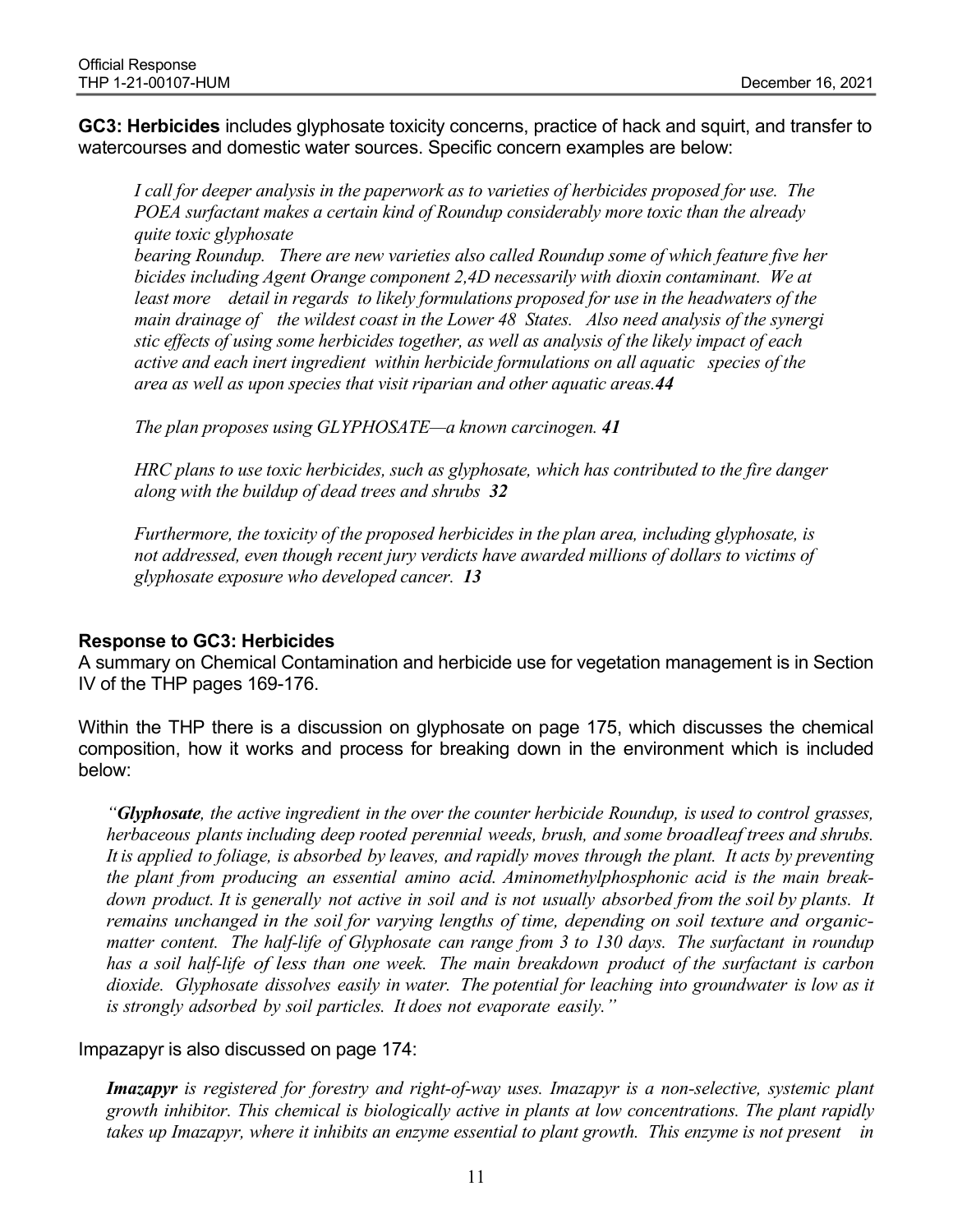other organisms. In forestry dissipation studies, reported values for the half-life of Imazapyr range from 14 to 44 days in forest litter, 19 to 34 days in forest soils, and 12 to 40 days on plants. Imazapyr is water soluble and does not readily bind to organic material in soils. Therefore, it is classified as highly mobile and can travel through soil with water and enter groundwater. It can also move with runoff and enter surface water. Its low application rates minimize potential impacts on surface or groundwater. Based on lab and field studies Imazapyr is practically non-toxic to fish, birds and bees on a short term (acute) basis. Imazapyr does not appear to bioaccumulate in animals and is classified as practically non-toxic to mammals on a short-term basis. We have reviewed DPR and EPA's research and testing for impacts pertaining to Imazapyr. Given the scientific and toxicological information in conjunction with the DPR and EPA testing and label restrictions, HRC finds that Imazapyr use would not pose a significant human health hazard nor produce any significant adverse environmental impacts when used in accordance to label or other regulatory restrictions and when used in the typical manner during reforestation.

On March 28, 2017 the California Environmental Protection Agency, Office of Environmental Health Hazard Assessment determined that Glyphosate will be added to the list of chemicals known to the State to cause cancer for the purposes of The Safe Drinking Water and Toxic Enforcement Act of 1986 (Proposition 65). Proposition 65 warnings are placed on products to provide consumer information. The chemical is still legally available for use. The THP has a thorough explanation of how herbicides are regulated.

The concern mentions recent court cases where juries have found in favor of plaintiffs who claim to have cancer caused by glyphosate. Those court cases were decided by juries based on the facts specific to those cases, do not establish and law or binding legal precedent, and, at any rate, pending appeal.

Use of frilling or also known as "hack and squirt," is proposed for use within the project area where stands are dominated by hardwoods and will be used to reduce site occupancy and help facilitate site preparation and the establishment of Douglas-fir. Application of herbicides used during frilling are not allowed within the watercourse protection zone associated with Class I, II, or III streams. Domestic water supplies receive the watercourse protection measures given to Class I fish bearing streams. Measures to prevent transfer of herbicides to watercourse are discussed in the THP on pages 172-174. One measure identified in the THP for avoiding transfer to watercourse is as follows:

## "All required buffers near watercourses and wetlands will be carefully avoided.

(As a point of clarification, HRC would like to define "required buffers" referenced in item 7 to include watercourse protection zones outlined within the Habitat Conservation Plan. The HCP buffers are significantly greater than the label requirements for stream protection. In addition, "carefully avoided" means no herbicide will be directly applied in these buffers. Therefore, when we say required buffers, we mean those required by either the Planning Agreement or pesticide label, and we utilize whichever gives the most protection.)"

The THP discloses the use of herbicides, including Glyphosate and Imazapyr. The Department of Pesticide Regulation allows for the use of Glyphosate and Imazapyr and all application will be by a licensed operator. Measures are provided to restrict the use of the herbicide within buffers from watercourses and these buffers are the greater of the protections from the Forest Practice Rules, the Habitat Conservation Plan or the herbicides label. The THP has therefore been found in conformance with the Forest Practice Rules in regard to the assessment of the use of herbicides,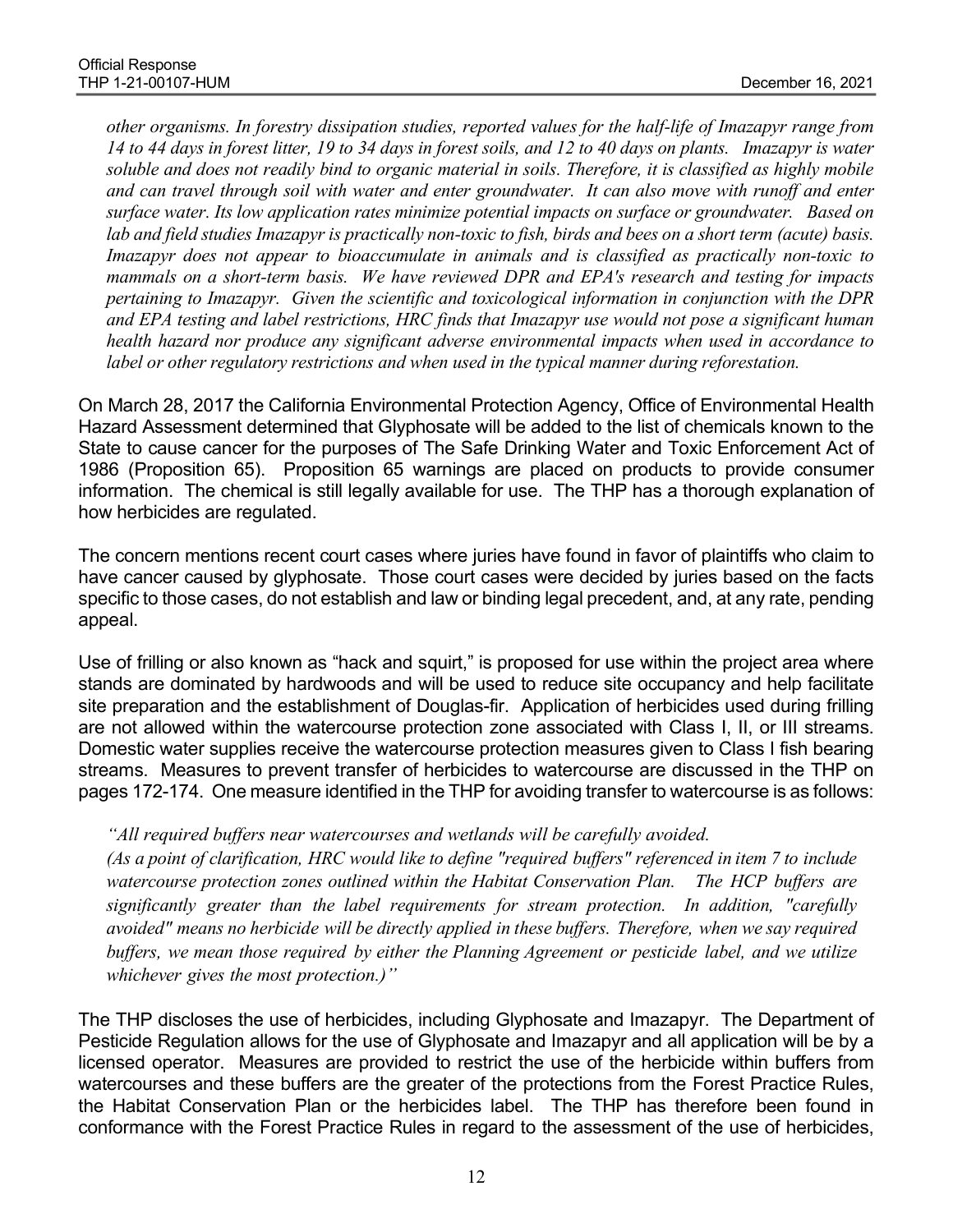and the Department finds that no significant environmental impacts will result from the application of herbicides as contemplated in the THP.

GC4: Wildfire assessment includes fire danger, fire resistance of retained forest, fire risk assessment. Specific concern examples are below:

Fire danger will be greatly exacerbated by this THP's Proposed: 1. Major logging; 2. Injec ting hardwoods with herbicides; 3. Converting old forest to monoculture conifer plantations (all the same age – all the same species is a recipe for catastrophic fire as Sierra Pacific Industries plantations indicated near Paradise, California); 4. Creating major disturbances which attract flammable pioneer brush species which prompt some land managers to poison such vegetation – all of which is quite flammable. I see a threat to both the Mattole River watershed as well as to Humboldt Redwoods State Park visitors from increased fire danger due to plans for heavy logging and converting diverse forests into a monoculture tinderbox. 44

The replacement of large, fire resistant trees with more flammable, crowded tree plantations undermines fire resiliency. Lack of assessment of flammability and fire danger to nearby residents. This project is next to Humboldt Redwood State Park and the increased fire danger that will result from this logging threatens the habitat within the park as well as park visitors. 7

Fire Danger- Increase in fire danger due to a buildup of dead shrubs and trees due to herbicide use. This is a threat to community safety as well as ecological health.

Fire Resistance- The replacement of large, fire resistant trees with more flammable, crowded tree plantations.

Fire Risk Assessment- Lack of assessment of flammability and fire danger to nearby residents. This project is next to Humboldt Redwood State Park and the increased fire danger that will result from this logging threatens the habitat within the park as well as park visitors. 12

## Response to GC4: Wildfire assessment

The wildfire assessment begins on page 212 of the THP. A section of the Wildfire Risk and Assessment is a consideration of the existing and probable future fuel conditions. The concern about the increased fire danger due to herbicide use is addressed in the THP:

"The existing fuel conditions within the THP area includes both vertical and horizontal continuity of live and dead fuels. The stand type in the THP most resembles a two tier stand that has an overstory of residual second growth conifer and hardwoods and a mid-level canopy of second and third growth conifer and hardwood regeneration and moderately dense ground cover consisting of grass and brush. There is dead fuel located sparingly throughout the THP area in the form of snags and down woody debris. Through management of the stand using unevenaged management the future fuel conditions will be modified."

The RPF continues: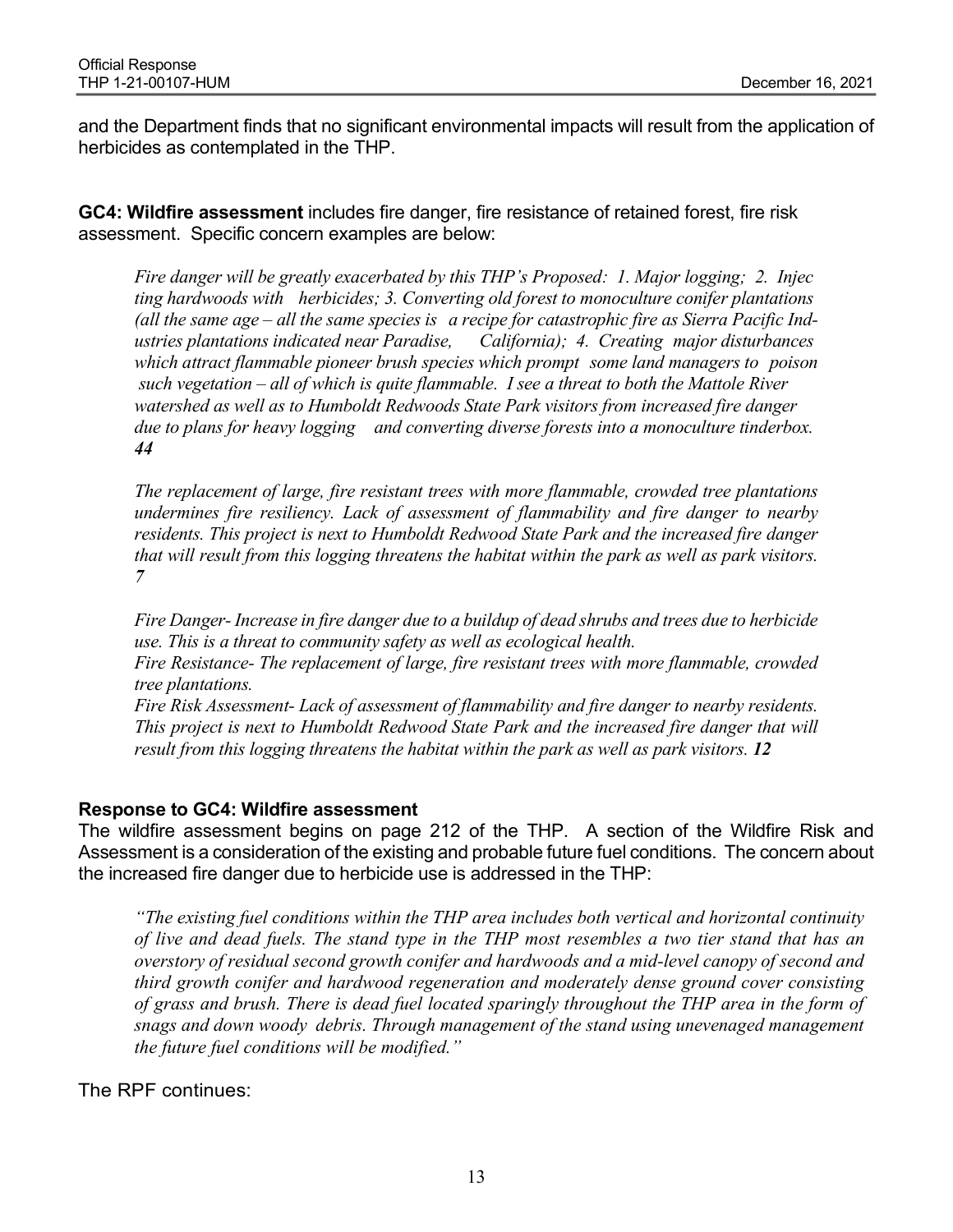"Additionally, the practice of logging creates and maintains fuel breaks in the form of skid trails, cable corridors and truck roads whose presence contributes to a reduction of vertical and horizontal continuity. Also during the course of logging operations, a generous volume of limbs, tops and other miscellaneous woody debris are brought from the woods to the landing which results in a reduction of fuel materials in the woods. Once on the landing the generated fuels can be managed in a controlled setting by piling and burning the material. Alternatively, the material may be spread and compacted which reduces the vertical continuity of the material."

The area is within a High Fire Hazard Severity Zone. The THP area has associated wildfire risks as it exists preharvest. These risks would only tend to increase with no action. The question becomes if those risks increase or decrease with the implementation of the THP. Of consideration is what activities occur during a timber operation. The RPF states:<br>"Forestry staff visit the timberlands regularly to inspect active logging operations to insure

logging operations are in compliance with the Forest Practice Rules. During these inspections, the condition and location of fire tools along with the fire prevention practices of contractors is observed. Forestry staff is looking for things such as adequate clearings around yarder blocks, spark arresters on chainsaws, proper maintenance of equipment, and establishment of fire breaks around all slash piles. Prior to logging operations, a meeting is held with the LTO to discuss plan specific information and to address important fire prevention issues such as access, fuel moisture, water sources, and company policies regarding smoking and warming fires. During logging operations there is equipment available on site or elsewhere on the ownership in relatively close proximity that is suitable for the construction of fuelbreaks or to support CalFire in fire suppression activities."

Forest Practice Inspectors with CAL FIRE will also check for fire safety related items as part of inspections of the THP. Every CAL FIRE Forest Practice Inspector is a fully trained Company Officer capable of commanding initial response to a wildfire.

Removing fire from the equation is neither possible, nor desirable. The public comments use the phrase "large fire resistant trees" alluding to the knowledge that fires are an inevitable part of the natural landscape. Some would say that a better choice of words would be "fire resilient trees" as no tree is fire resistant. Fire behavior is dependent on many variables and under the right conditions any tree will burn. The availability of fuel to burn is one factor that lends itself to management activities. The THP addresses some of the fuel conditions and how they will be affected under each of the silvicultural methods implemented.

"The use of selective logging (unevenaged management) will significantly reduce the amount of surface and ladder fuels. Selective logging will individually select trees for harvest. In many cases the overly dense, poor health and poor form trees are harvested to release the dominant and codominant conifers and promote conifer regeneration in the understory. The retention of healthy conifers will improve the overall stand health and provide for a more fire- resistant stand. Similarly, the selection of individual trees from the stand matrix will reduce vertical and horizontal continuity within the stand as trees with intermingling crowns are thinned to provide additional resources for the retained trees."

Roads within the THP area are addressed by the RPF in the wildfire assessment: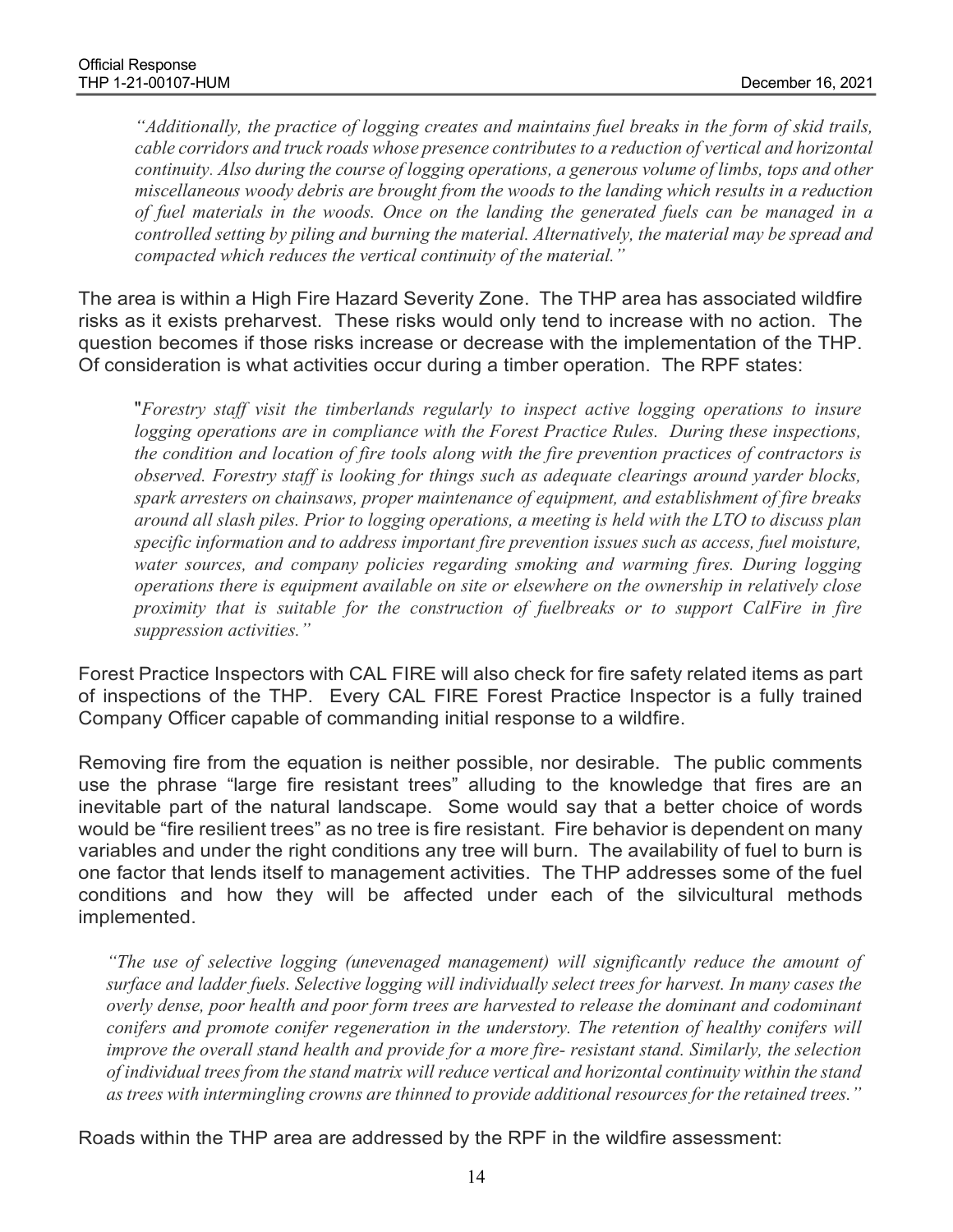"The road network located on HRC lands is well situated to provide access for fire suppression resources. The road network begins at the gates that lead to HRC property. Gates are generally left open during the day while active logging operations are occurring which allows access for fire suppression resources. Gate openings are wide and allow access for large pieces of logging equipment and will also service fire suppression trucks, equipment and personnel. A large portion of the road network are rock surfaced permanent roads that are capable of providing year-round access for logging operations and fire suppression resources. The remaining dirt surface roads that access active THP areas will be maintained as open and usable during the time of year when fire hazard is at its greatest."

The wildfire risk assessment addresses factors relating to wildfire risk. The discussion is in conformance with the Forest Practice Rules. The Department finds the potential for increased wildfire risks is less than significant.

## GC 5. Forest Conversion Specific concern examples are below:

Replacing mixed hardwood/conifer forest with planted Douglas fir saplings constitutes conversion of natural forest to tree plantations. HRC cites anecdotal evidence about the regeneration of faster growing redwood stands to defend their logging of slower growing Douglas fir and hardwoods. This THP is largely hardwoods and Douglas fir. Forest regeneration speed and success is uncertain as climate change progresses. 7

I am concerned that the overall conversion of the forest - replacing mixed hardwood/conifer forest with planted Douglas fir saplings - constitutes an abandonment of our natural forest in favor of tree plantations. This is not something the people of California would choose to do. 13

## Response to GC5: Forest Conversion

The THP is not a conversion from natural forest to tree plantations. Stocking standards are incorporated into the THP for trees that will be retained following timber operations. The silvicultural methods being employed are Selection, Group Selection and Variable Retention. For each of these methods, the THP incorporates stocking standards for retained trees. These retained trees, natural native forest, will remain on-site immediately following harvesting. Tree planting will occur within the Variable Retention harvest areas and may occur in areas that are poorly stocked or in Group Selection openings.

The harvesting methods and tree retention in this THP is in compliance with the California Timberland Productivity Act of 1982 (Government Code Section 51100-51104) and the Forest Practice Rules.

GC6: Soil Stabilization includes erosion, landslides, unstable soil conditions, erosion and sediment transfer to watercourses. Specific concern examples are below:

Erosion- Intensive logging and road building is proposed on unstable slopes in an area with very high seismic activity and numerous landslides. The fact that this is being proposed upslope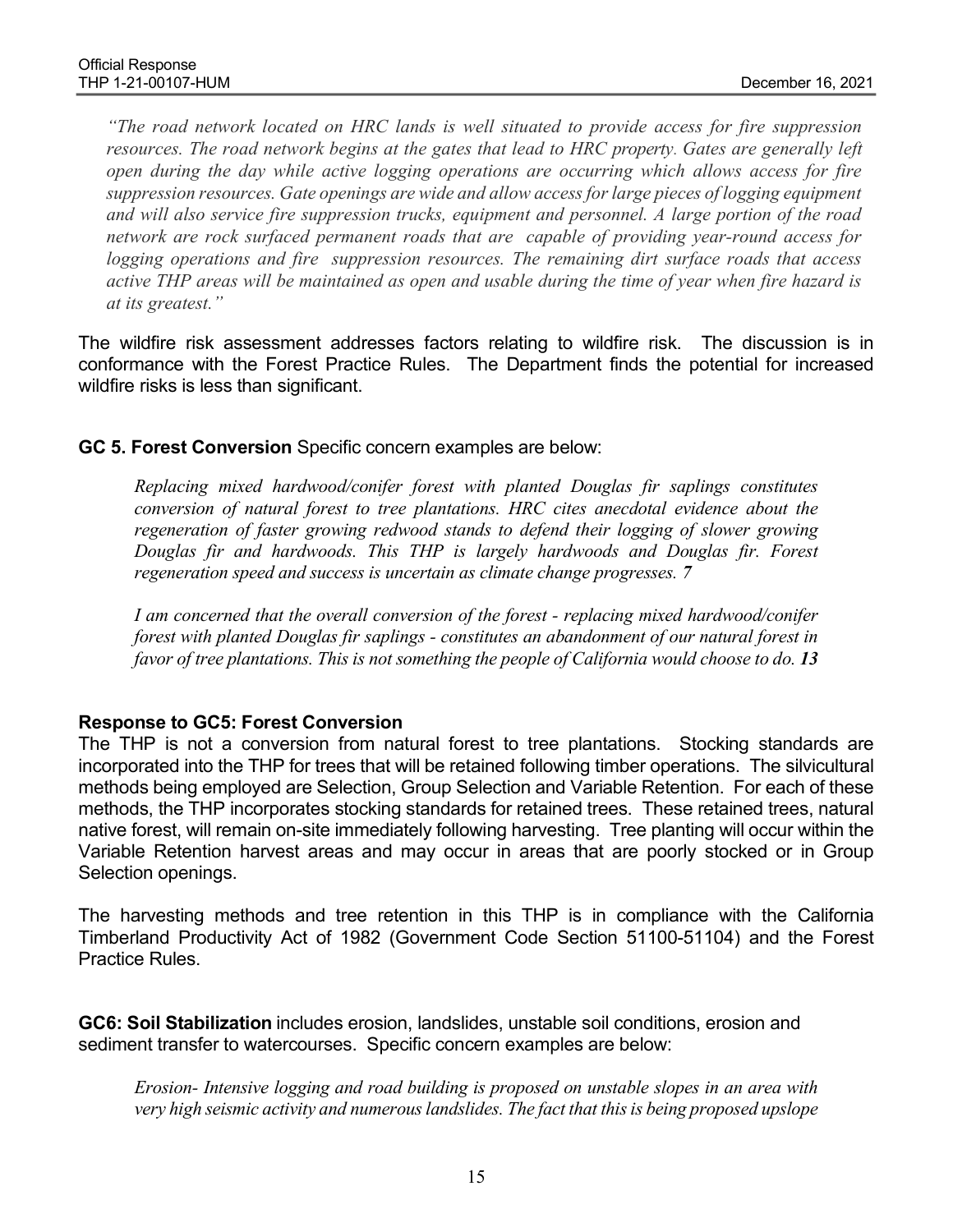from watercourses threatens the survival of juvenile salmon and rainbow trout/steelhead in streams below this logging operation. 12

Intensive logging and road building is proposed on unstable slopes in an area with very high seismic activity and numerous landslides. The fact that this is being proposed upslope from watercourses threatens the survival of juvenile salmon and rainbow trout/steelhead in streams below this logging operation. 7

Finally, what about erosion? Intensive logging and road building are proposed on unstable slopes in an area with very high seismic activity and numerous landslides. The fact that this logging operation is being proposed upslope from streams & watercourses threatens the survival of juvenile salmon and rainbow trout/steelhead who live there. 13

#### Response to GC6: Soil Stabilization

In the THP the RPF describes soil stabilization measures in Section II, Item 18, which outline how bare mineral soil will be treated within watercourse protection zones, spacing of waterbreaks on roads, skidtrails and cable yarding corridors that have a potential to channelize runoff into a watercourse. Several specific protection measures described in the plan include:

"- Within RMZs and EEZs, areas where mineral soil, exceeding 100 contiguous square feet in size, have been exposed by forestry activities, shall be treated with effective erosion control measures. -Within RMZs and EEZs, mineral soils exposed by forestry activities on hillslopes greater than 30 percent, excluding those areas described above, shall be treated with effective erosion control measures. - Overhanging or unstable concentration of slash, woody debris, and soil along the down slope edge or face of landings shall be removed or stabilized when they are located on slopes over 65 percent, or on slopes over 50 percent and within 100 feet of a standard width WLPZ."

In addition, the THP proposes stream side protection zones that range between 50-150 feet wide, depending on stream classification, that will retain between 50-65% tree canopy closure to protect water quality from sedimentation and other adverse impacts like increased water temperature. These stream side protection zones are equipment exclusion zones, which prevent heavy equipment from operating close to watercourses. This THP proposes to retain all large woody debris located within stream side protection zones to increase stream structure for fish and contribute to soil stabilization and sediment filtration.

Referring to page 238 of the THP is a narrative titled "Sediment Reduction from Roads and THP Sediment Production" which is in compliance with Humboldt Redwood Company's Habitat Conservation Plan (HCP) section 6.3.3.3.2. Here is where sediment delivery to watercourses is addressed:

"For this THP, there is an estimated 54 cubic yards of sediment which may be delivered to watercourses as a result of timber operations. To mitigate the sediment production from this THP, a total of 2 road mitigation work sites were chosen, which total 61 cubic yards of sediment (see Section II attachments under the Work Order and Road Specifications Map). The upgrading of the mitigation sites chosen for this THP will result in a net sediment savings of 7 cubic vards."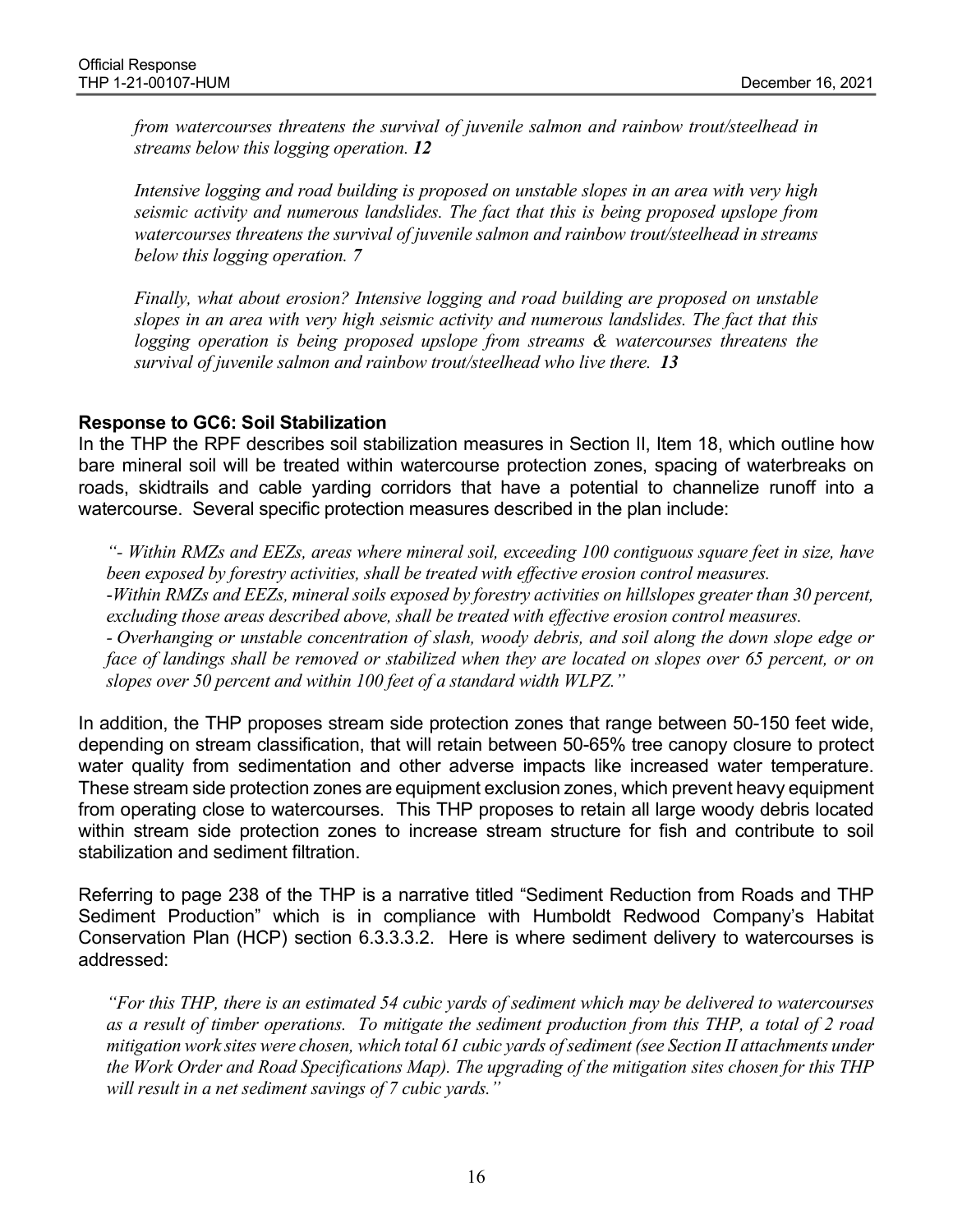Item 24(c) on page 29 of the THP indicates there is road work associated with an unstable area. Pages 265-300 of the THP include a Geologic Evaluation of the THP area prepared by a licensed Professional Geologist. On page 276 the Geologist concluded:

"It is our opinion that if the desired road segments are constructed in compliance with the road work order, there is a low probability that the proposed activities and subsequent uses will have a significant impact on the regional slope stability or water quality of down slope waterways."

The recommendations from a Professional Geologist have been incorporated into the THP.

A Professional Geologist from the California Geological Survey (CGS) evaluated ground-based yarding and new road construction relative to slope stability and erosion and possible increased rates of sediment delivery to Fox Camp Creek, a Class I watercourse. The summary of the PHI report had no recommendations for the RPF.

The Mattole River is on California's 303(d) impaired water list due to elevated sedimentation and temperature. There is an established Total Maximum Daily Load (TMDL) for sediment and temperature. The TMDL determines the "allowable" amount of sediment and temperature. From page 19 of the TMDL:

"This TMDL is set equal to the loading capacity of the Mattole River. It is the estimate of the total amount of sediment, from both natural and human-caused sources, that can be delivered to streams in the Mattole River watershed without exceeding applicable water quality standards. We are assuming that there can be some increase above the natural amount of sediment and not adversely affect fish. We postulate this because fish populations were thriving throughout the North Coast when there was some sediment from human activities. For the Mattole River, the sediment TMDL is set equal to 125% of natural sediment delivery, based on our past experience determining TMDLs for other North Coast watersheds."

https://www.waterboards.ca.gov/northcoast/water\_issues/programs/tmdls/mattole\_river/110 707/mattole.pdf.

The Registered Professional Forester followed the Forest Practice Rules section 14 CCR 898:

When assessing cumulative Impacts of a proposed project on any portion of a waterbody that is located within or downstream of the proposed timber operation and that is listed as water quality limited under Section 303(d) of the Federal Clean Water Act, the RPF shall assess the degree to which the proposed operations would result in Impacts that may combine with existing listed stressors to impair a waterbody's beneficial uses, thereby causing a significant adverse effect on the environment. The plan preparer shall provide feasible mitigation measures to reduce any such Impacts from the plan to a level of insignificance, and may provide measures, insofar as feasible, to help attain water quality standards in the listed portion of the waterbody.

Pages 165 to 183 of the THP is the Watershed Resources Assessment. This section references the 303(d) status, the TMDL, past activities and current practices. This THP will result in the net sediment reduction of 7 cubic yards.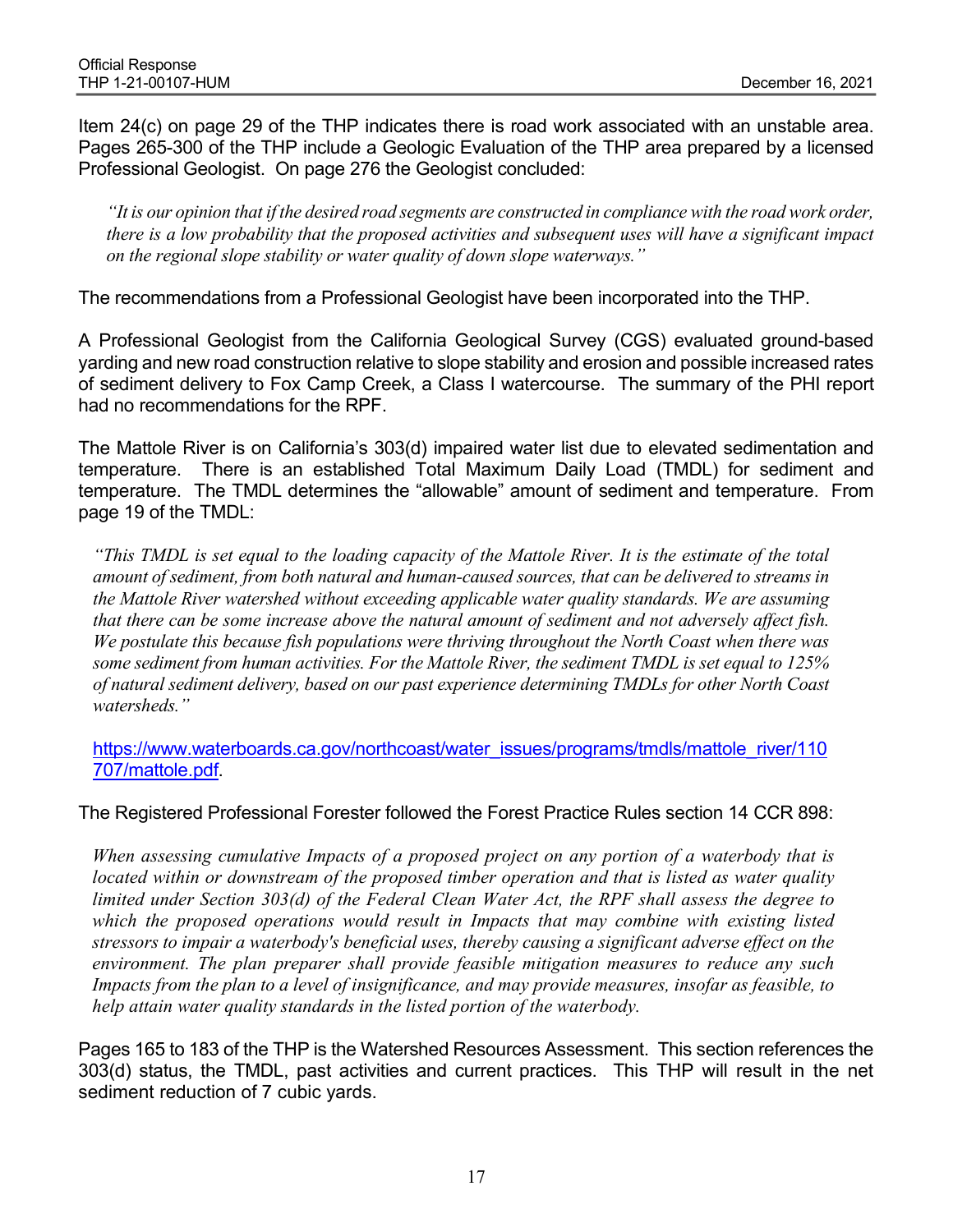The THP addresses potential concerns relating to soil stabilization and proposes measures to address those concerns. A professional geologist has contributed to the THP, and a CGS geologist attended the preharvest inspection with no further recommendations. The THP conforms to the Forest Practice Rules with respect to soil stabilization. The Department finds that there will be no significant environmental impacts or contribution to significant cumulative impacts due to sedimentation as a result of this THP.

GC7: Proximity to Redwood State Park includes the Mattole watershed, proximity to the Park. Specific concern examples are below:

The areas slated to be logged and herbicided lie directly adjacent to Humboldt Redwood State Park, within the ancestral territory of the Bear River Band. Please protect our forests and wildlife and do not allow this plan to be accepted. 5

This project is next to Humboldt Redwood State Park and the increased fire danger that will result from this logging threatens the habitat within the park as well as park visitors. 12

This project is next to Humboldt Redwood State Park, so the logging threatens the habitat within the park as well as park visitors. I urge you to fully consider all the issues before you make a decision on this THP. The people  $\&$  animals of this region and all the neighboring regions that depend on the health of this unusual biome  $\&$  habitat are depending on you to fully consider ALL the issues. 13

#### Response to GC7: Proximity to Redwood State Park

The THP discloses that the THP is adjacent to the Park and discloses that the portions of the THP meet the criteria of 14 CCR 895.1 Special Treatment Area (STA) (b) "Within 200 feet of national, state, regional, county or municipal park boundaries". The THP discloses on page 10 that 26.2 acres of ground fall within this 200-foot STA. The plan describes the silviculture that is being proposed within this 200-foot band, as well as additional mitigation measures. On June 9<sup>th</sup>, 2021 two State Park representatives (the forester and the roads supervisor) visited the area of the plan adjacent to Humboldt Redwood State Park, made recommendations that were incorporated into the plan and stated the following:

The prescription for the STA's as proposed (75 square feet of conifer basal area retention, and no group openings larger than .25 acres within 200 feet of the Park forest lands) should have no significant impacts to State Park lands. Parks has no concerns with the prescription as described.

The letter from the State Park representative is in CalTrees for reference, but it does not make any recommendations above and beyond what is already required by HRC under their various agreements. Regarding the concern about increased fire danger to the Park, please see response to GC4. Additionally, it should be noted that improved access, which this plan provides, is always a vital element towards fire suppression efforts. CALFIRE considers the proximity of this project to Redwood State Park to have been adequately addressed.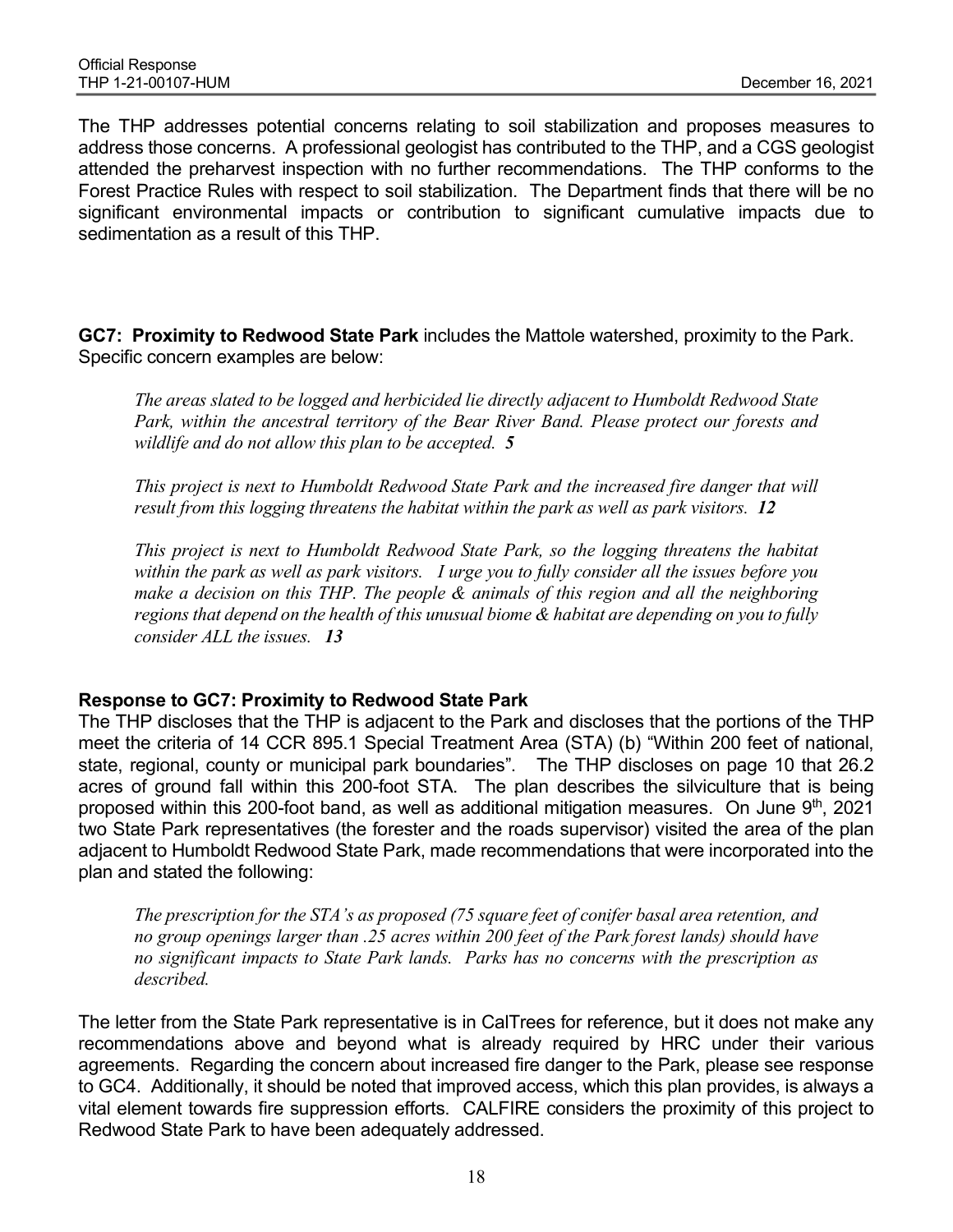GC8: The Northern Spotted Owl (NSO) concern includes comments regarding owl displacement and concerns of a dying population. Comments regarding the NSO from Public Comments 1, 4, 6, 7, 8, 10, 12, 13, and 14 were all the identical in regard to the NSO.

Northern Spotted Owl habitat - Logging is proposed around multiple NSO nest sites. Logging near nests is likely to displace owls. NSO population continues to decline throughout the Pacific Northwest. 4

## Response to GC8: NSO

It is unclear what the commentor means by stating the logging is "around multiple NSO nest sites. There are three NSO activity center within 1.3 miles of the THP. One has NSO protection level one and the other two have protection levels 3 (page 249). The protection measures for the different levels comes from HRC's NSO HCP and are described in Section II of the THP from pages 67-69. These protections to the NSO have been in place for many years, have been reviewed by multiple agencies, includes monitoring, and by all measures appear to be effective.

The THP demonstrates thorough consideration for wildlife and protections for endangered species and habitat. The THP operates under an approved Habitat Conservation Plan (HCP), has thorough biological and botanical scoping for species of concern and habitat, and provide for surveys for Northern Spotted Owl and Golden Eagle. Protection measures are incorporated into the plan. Protections and tree retention within watercourses adds to the retention for wildlife corridors. In Section II, Item 3; Section III Plan Addendum to Item 32; and Section IV, 6.3 Biological Resource Assessment; the RPF discloses the sensitive or endangered species present, or likely present, within the project area and what protection measures each species will receive. Please refer to the sections of the THP mentioned above for specific protections and mitigation measures. The California Department of Fish and Wildlife did not attend the PHI. They did provide quesions in First Review of the Timber Harvesting Plan and have not raised additional concerns.

Please see the General Comments sections, GC1: Late Seral Forest and GC3: Herbicides. The THP has demonstrated protection for Northern Spotted Owls through the use of surveys to find owls and protection measures for both owls and habitat. There are many examples within the redwood region where Northern Spotted Owls are known to be nesting in second growth trees. After reviewing the THP, evaluating the section II and III discussions surround NSO, and considering the requirements outlined in the Forest Practice Rules it has been determined that the proposed project as presented will not result in the take of NSO.

GC9: The impact of hardwood management on the Northern Spotted Owl (NSO) includes comments that hardwood removal will impact the NSO through acorn reduction, and critical habitat loss.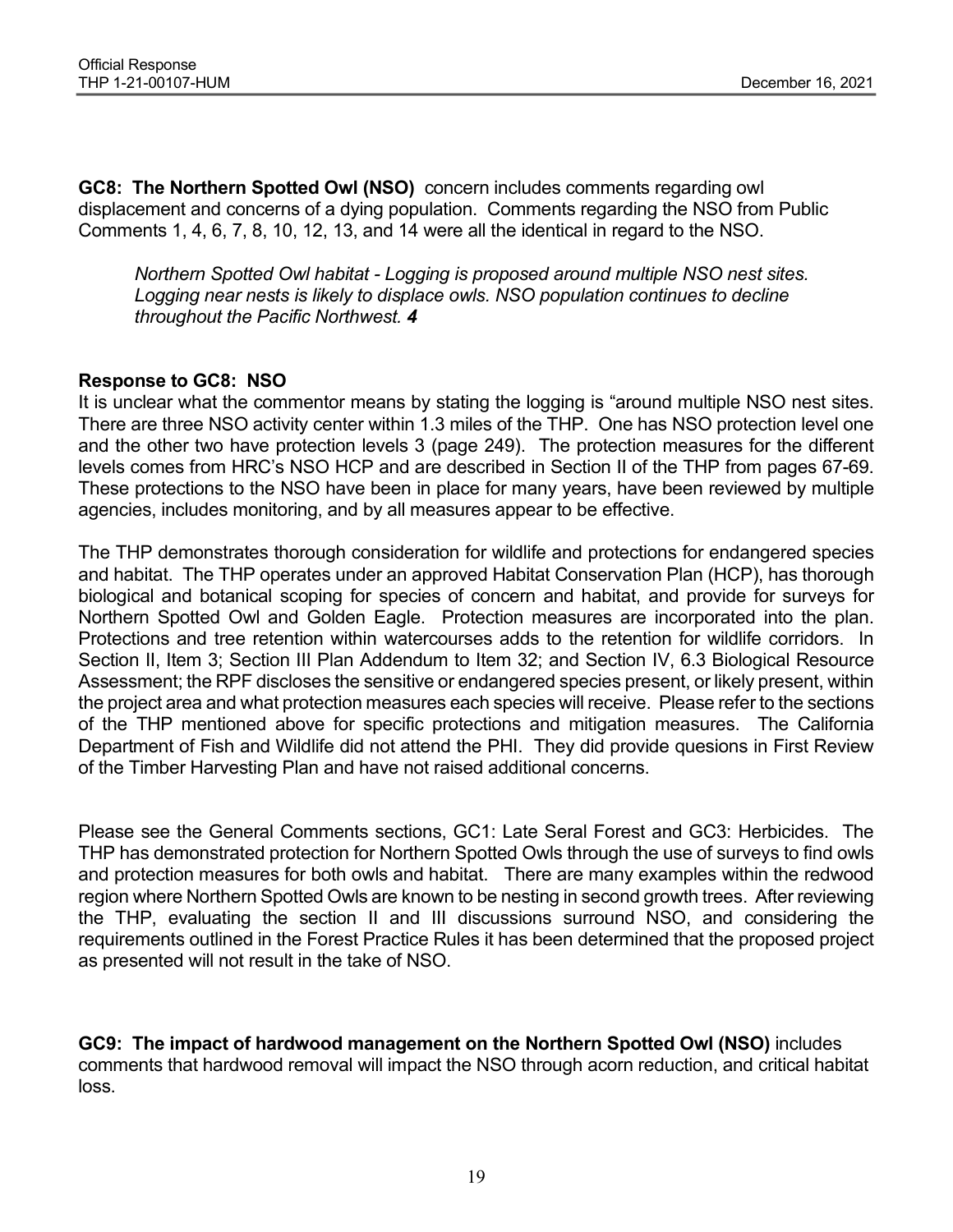In addition, many species rely on hardwoods such as tanoak to survive. For instance, many prey species of the northern spotted owl eat acorns from tanoak. This plan area contains multiple northern spotted owl nest sites. Even if the nest sites themselves are not harvested, decimating the oak population around those sites will reduce the viability of the area for northern spotted owls by reducing their prey population. 21PC-000000562

Response to GC9: The long term stated strategy of HRC is to return the landscape to something more like its original condition, prior to the harvesting impacts of the last 100 years. This would be an uneven-aged, predominantly Douglas fir stand, rather than the current stand that is heavy to tan oak, due to prior mismanagement. A predominantly uneven aged Douglas fir forest is widely considered preferable and superior habitat for the NSO, than a forest heavy to tan oak.

It should also be noted that HRCs frilling efforts at managing tan oak, focuses on tan oak, as opposed to the true oaks that are considered a more natural, and pre-European part of the ecology. Additionally, besides the protection measures previously mentioned in response to GC8, there are also high value wildlife trees retained throughout the THP as outlined on page 77 of the THP. This would include the large tan oaks that provide the majority of acorn production. For instance, HRC's HCP in 6.11.2.2 states that all live hardwoods over 30 inches DBH, unless they constitute a safety hazard, to a maximum of two per acre.

Lastly, it should be noted that the primary prey for the NSO is the dusky footed rat, which primarily feeds on brush species as opposed to acorns. This is mentioned as a point of interest, rather than a definitive argument. After reviewing the THP, evaluating the Section II and III discussions regarding NSO, and considering the requirements outlined in the Forest Practice Rules, it has been determined that the proposed project as presented will not result in the take of NSO.

## Specific Public Comment Letters

Public Comment 21PC-000000559-PC38: Public comment in Italics, response immediately after in plain text.

Dear Reviewers, the plan submitter has provided a very extensive document in the Cumulative Impacts Assessment. Have you checked all the references? One (and this is just a sample) caught my attention when referring to Beschta 1987 claiming that a warmer watercourse provides benefits to salmonids and the aquatic habitat. I read Beschta's study and it was a meta study, in that he recounts numerous studies and what the researchers found. He does not comment on the importance of these studies. One study did report that increased temperature increased production of food for fish. However, he brings up other studies which show that when that increased food production occurs, the fish have already gone to cooler waters (when available). In other words, the increased water temperature in clearly not of benefit to fish species.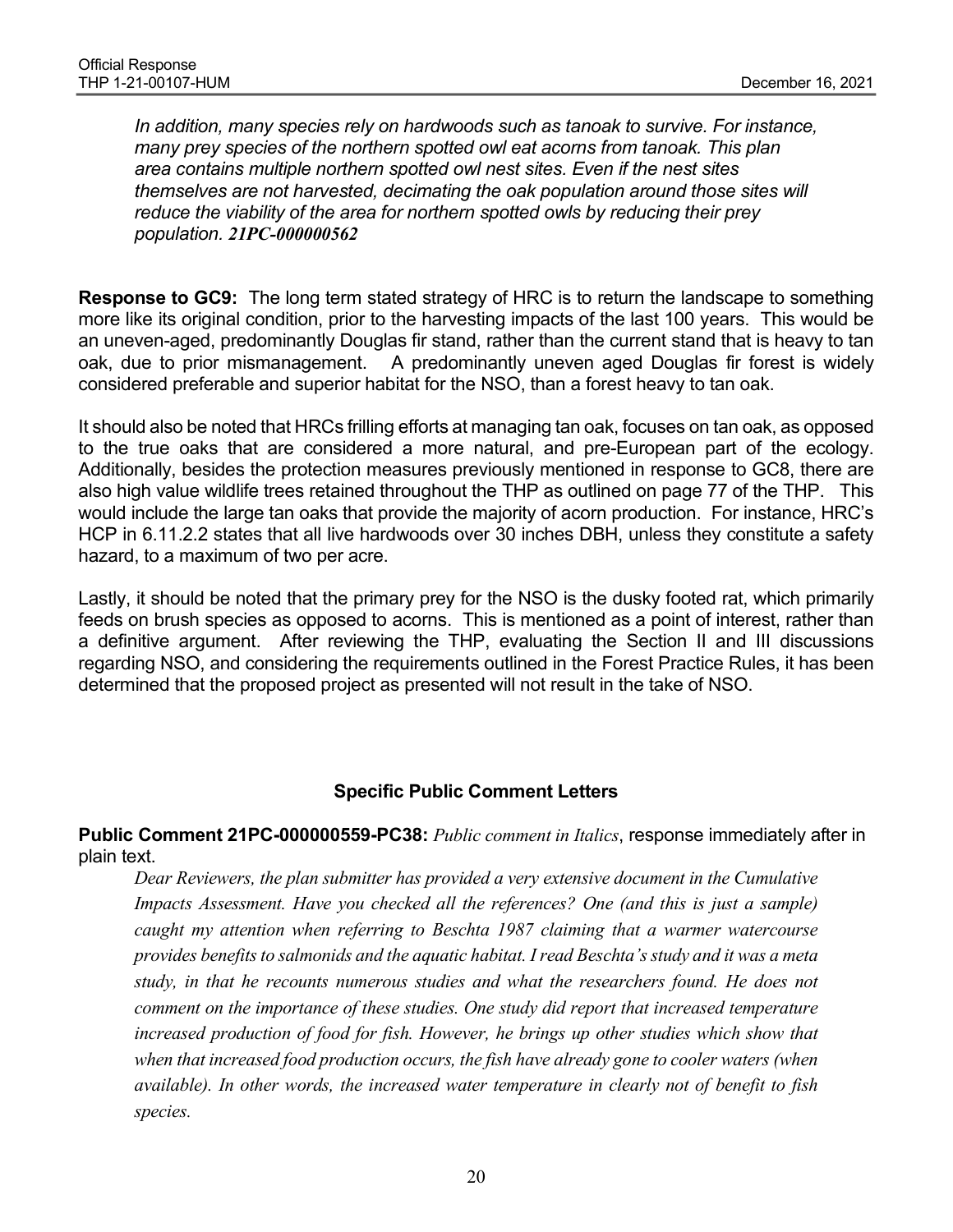The commentor goes on to point out that Beschta's study, and later studies by Beschta, show that warmer waters are not generally a benefit to salmonids and aquatic habitats. What the commentor seems to miss is the context in which the THP uses the Beschta study. The THP does not use the study to justify that warmer waters provide benefits to salmonid habitat, as the commentor suggests. To the contrary, the THP correctly references the Beschta study by stating that tree cover can minimize or avoid water temperature increase. The commentor, perhaps misunderstanding the THP, questions if the Review Team has read all the referenced material. Referenced material is checked to see if it is appropriate. Cal Fire has determined that this comment has been properly and adequately addressed in the THP.

Public Comment 21PC-000000559-PC53: Public comment in Italics, response immediately after in plain text.

With that in mind, and looking at just this one false claim by the THP submitter in regard to stream temperatures and fish survival: What are the temperatures in Fox Camp and Rattlesnake Creeks at various times of the year, and especially when fish are present there or downstream of the proposed harvest? How will you know whether execution of this THP is impacting listed fish species? How will you monitor stream and upslope soil temperatures? Are you simply going to take the plan submitter's word that impacts to the fish from temperature is not a significant possibility and accept as truth that increased temperatures are a benefit to the fish? The public has informed you that the claim that increased water temperatures is of benefit to fish is false. The claim the plan submitter based this false claim on was from a noted fisheries biologist who in all his other studies concludes the opposite of what is claimed by the plan submitter.

Here the commentor claims the plan is going to damage, destroy or negatively impact fish habitat. Please see GC6: Soil stabilization. The THP proposes stream side protection zones that range between 50-150 feet wide, depending on stream classification, that will retain between 50-65% tree canopy closure to protect water quality from sedimentation and other adverse impacts like increased water temperature. The THP has retained trees, with some of the largest trees to be maintained.

This THP is operating under an approved HCP. THP's that operate under a HCP that include salmonoid protections demonstrate compliance with 14 CCR 916.9(w)(4). The THP has incorporated the stream protection measures prescribed in the HCP. The Watershed Assessment was evaluated and meets the requirements of The Board of Forestry and Fire Protection – Technical Rule Addendum #2.

Cal Fire has determined that this comment has been properly and adequately addressed in the THP

Public Comment 21PC-000000562: Public comment in Italics, response immediately after in plain text.

Another serious issue with the environmental review of this project thus far is the failure to adequately consider the impacts of road construction to watercourses. Road construction is the leading cause of erosion and sedimentation of the North Coast's salmon bearing streams. In turn, sedimentation is one of the leading causes of the current endangerment of our native fish species including coho salmon, rainbow trout, and steelhead. Rattlesnake Creek is an important